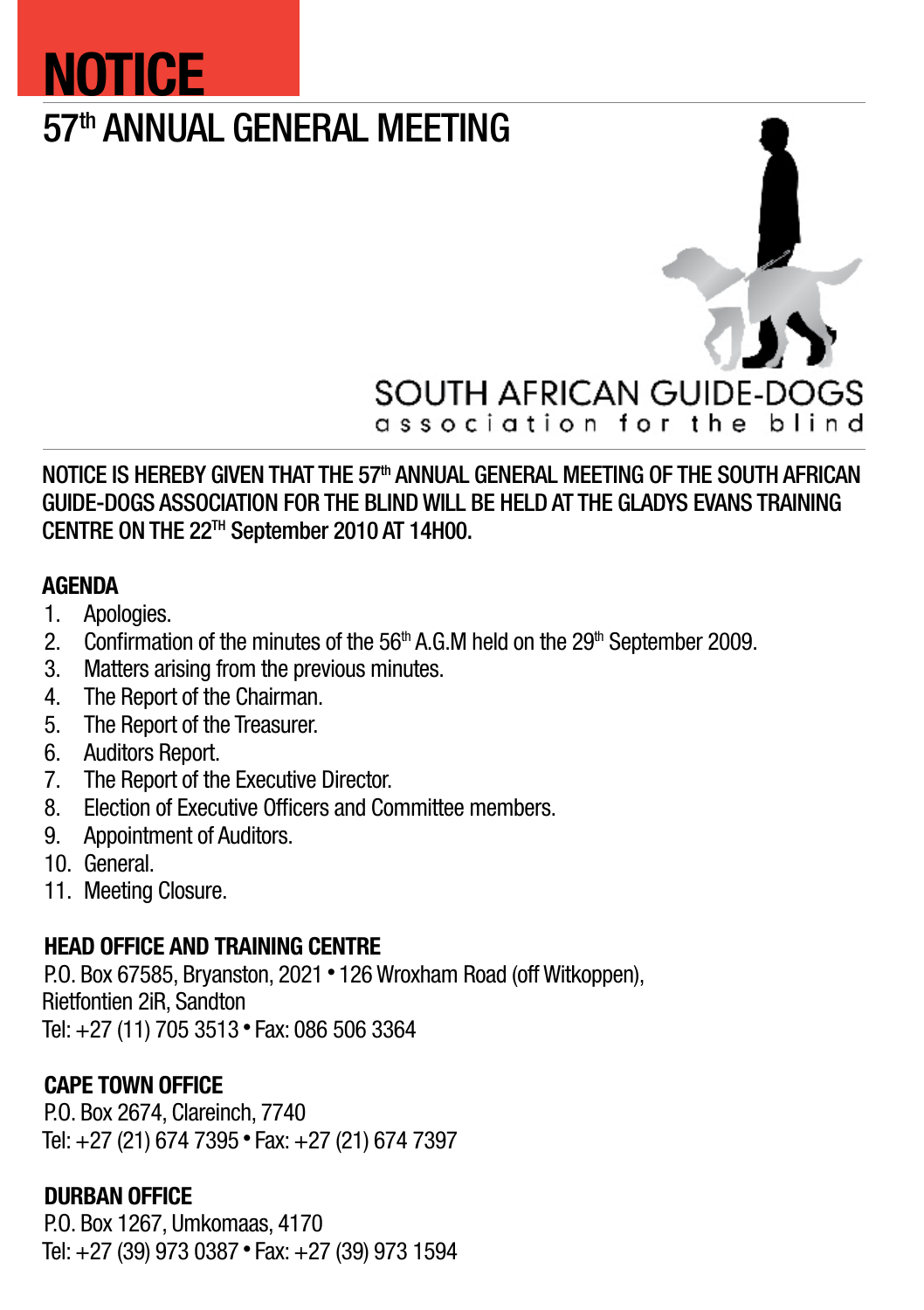## Chairman's Report – 2009/2010 – Dave Parker

The pre-requisite for an association such as ours to function effectively is for it to be staffed by a team of motivated, dedicated, skilled and passionate individuals. This is undoubtedly the key success factor for the South African Guide-Dogs Association for the Blind and it is fitting for me to begin this report by thanking all those involved for their contribution to our success. Whether you are a puppy walker, a volunteer or a full-time employee of the Association, we, and those whom we serve, are indebted to you for what you do to promote mobility, independence and companionship among the visually and physically impaired. The Association is certainly not short of passion and this is evident in all facets of our operation.

Our many donors, without whose generous support the Association would not be able to perform its duties and realise its aims, deserve a very special vote of thanks and appreciation. The management team within the Association must also be acknowledged for the manner in which they have undertaken their duties and responsibilities.

The Executive Committee deserves a special word of thanks for the role it plays. This body is charged with ensuring good governance, providing guidance to management and, most importantly, facilitating the longer-term sustainability of the Association. I can say without hesitation that these commitments have been fully realised. This body has also rewritten the Constitution to better reflect the aims, objectives and functioning of the Association. This document is currently with the tax authorities seeking their approval.

Without exception each target set for or within the Association has been met or exceeded:

- A total of 45 guide dogs, 5 service dogs and 5 social dogs have been trained and placed. This is 10 more than the previous year, which is in itself an indication of the dedication of our training and kennel staff
- Fundraising income increased in excess of 8% over the previous year despite the continuing weakened economy. Much of this can be attributed to the fresh, innovative approach from the fundraising and public relations team and from the success of our direct marketing initiatives
- The College of Orientation and Mobility continues to make impressive strides despite the frustration and difficulties it has in dealing with and relying upon various governmental agencies
- The finance team have been hard at work designing and implementing an improved set of accounts and ensuring that our new database is fully functional and pertinent to our operation
- Management control of expenditure has again been exceptional
- Arrangements were finalised with an outside group of financial advisers for them to oversee our investments. Indications are that their input is proving to be invaluable
- Renovation of the puppy and kennel facilities was commenced and they will be operational in the near future. This is a vital project to handle the increase in output of trained dogs
- The required staff training and development continue in order to cope with the increased workload

All of these achievements have contributed to the very healthy financial position in which the Association now finds itself. As was the case in previous years, this financial stability has been hugely assisted by the receipt of further significant bequests. It would be remiss of me not to use this opportunity to thank the families of those whose loved ones have been so generous to our cause. Support such as this goes a long way in reassuring those visually and physically impaired persons who are in need of our services that the commitment of the Association is sustainable in the long-term.

Finally, looking to the year ahead, we continue to be faced with huge challenges and I trust the Association can rely on the continued support, loyalty and dedication of all its stakeholders. Thank you!

**CHAIRMAN** 

28/07/2010

**DATE**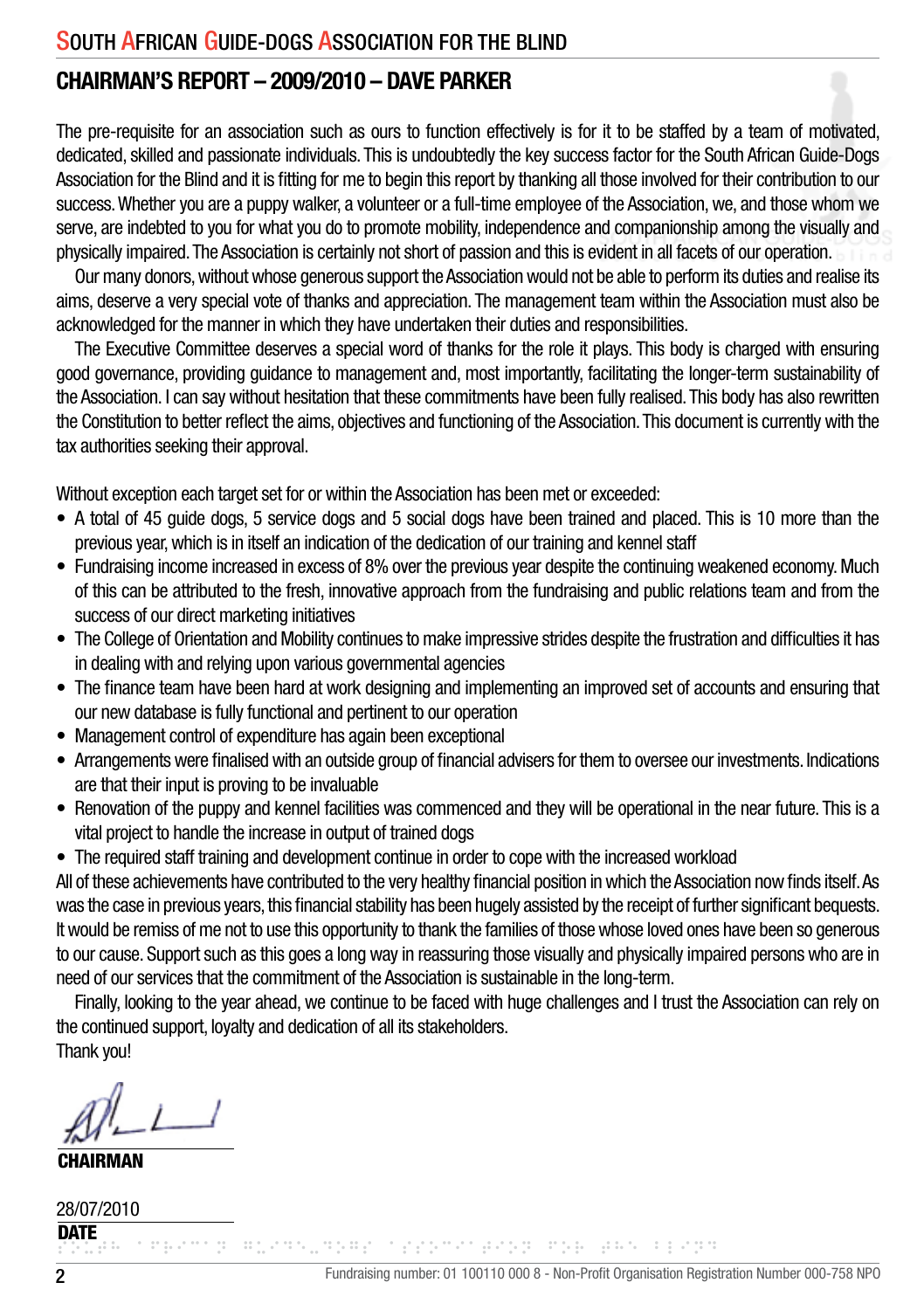## Executive Director's Report – 2009/2010 – Malcolm Driver

Looking back over the last year, it is with a sense of great pride that I report another successful year of performance by the South African Guide-Dogs Association for the Blind. We as an Association have strived to deliver mobility, independence and companionship to visually impaired people and to those who are physically disabled or socially challenged within the Republic of South Africa. To this end the Association trained and placed 55 dog teams in different communities throughout the Republic. The demand for our services continues to grow and we are driven for the future to meet the needs of the clients who we serve.

Our College of Orientation and Mobility has successfully qualified 14 O&M Practioners, who are now in a position to deliver the skills of independent travel to visually impaired people. This two-year diploma course has not been without its challenges, both for the staff at the College and the students who have spent long hours studying theory and practically implementing the skills they have learnt. It is my pleasure to congratulate all concerned for achieving these results and reaching the objectives set two years ago.

Financially, despite the downturn in economy here in South Africa and worldwide, the South African Guide-Dogs Association for the Blind has continued to maintain financial support from our wonderful individual donors, bequestors, and business and corporate partners. It is mainly due to their support and confidence in our mission that we are able to meet the demands of those we serve.

The increase in the number of teams trained has led to an increase in the number of puppies that have been bred and born at the training centre for now and in the future. To meet this increase I am pleased to say the renovation and expansion of our Breeding Centre has been completed. We are now the proud owners of three new whelping areas, bringing our facilities to seven, with a new preparation area and food storage room. In addition to this improvement we have renovated one of the existing kennel blocks in the main kennels. This has resulted in an additional modern facility which is able to house, hygienically and in comfort, 16 additional dogs in training.

I would like to thank our Breeding Stock Holders and puppy rearing families for their loyal contribution to the rearing of quality dogs for advanced training. Your support and dedication to the Association is greatly appreciated

To achieve the success that we have had over the last financial year, it is necessary to acknowledge the contribution made by staff members in Johannesburg, Cape Town and Durban. Your efforts, whether it be training of clients, kennel management, puppy supervision, administration or fundraising, are greatly appreciated. Thank you for your hard work and commitment to the Association. A special word of thanks to our loyal band of volunteers who give their personal time to assist in the important role of ensuring our basic administrative functions are carried out effectively and efficiently.

As I am sure you are aware, we receive no government funding and are heavily reliant on the financial support of individuals, companies and corporates. We would not be able to do the meaningful work that we do on a daily basis without you. A very big Thank You to you all.

Finally, my appreciation to the Executive Committee who, behind the scenes, give their time, expertise and guidance to ensure the good governance of the Association.

SOUTH AFRICAN GUIDE-DOGS ASSOCIATION FOR THE BLIND

executive DIRECTOR

28/07/2010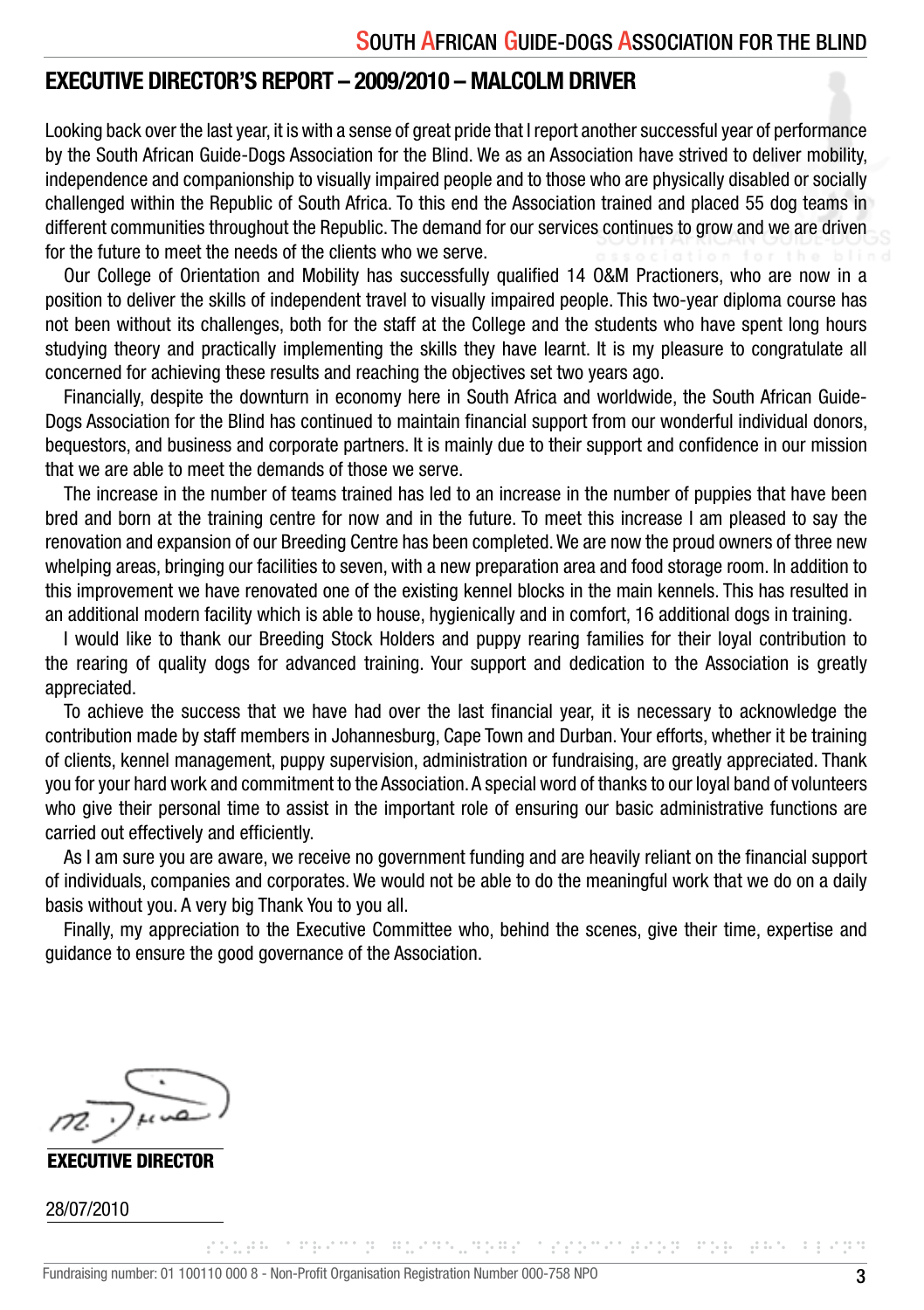## Report from the Honorary Treasurer to the members of the Association

I would like to commence by thanking the Accounting department, headed by Jayne Nicolle, and the volunteers for their dedicated efforts in bringing these annual financial statements to fruition.

Positive brand awareness of the Association conducted by the fundraising teams across the Republic and supported by the many volunteers, enabled the Association to receive more bequests during the year than usual (2010 – R24 030 751 : 2009 – R2 463 521); and considering the current recession that the Republic is experiencing, the electronic donations continued to grow from year to year by 12% (2010 – R6 398 505 : 2009 – R5 697 787).

The fundraising income collected together with income generated from investments and gains made on the disposal of investments, allowed the Association to cover all its expenses, which were well managed. Both income and expenditure increased by 10% when compared to the prior year. The puppy block expansion capital expenditure is about half-way, which will allow the Association to rear more puppies for the ever -expanding needs of our blind community.

In conclusion, the Association has established, through dynamic financial policy making and quality management, a sound financial base to enable it to reach more blind individuals through the College of Mobility and Orientation and the training of more guide dogs.

Deborah Bullivant 13 July 2010

Honorary TREASURER

**DATE** 28/07/2010

<mark>SPOUR AFRICAN GUIDE-DO</mark>CS ASSOCIATION FOR THE BLIND FOR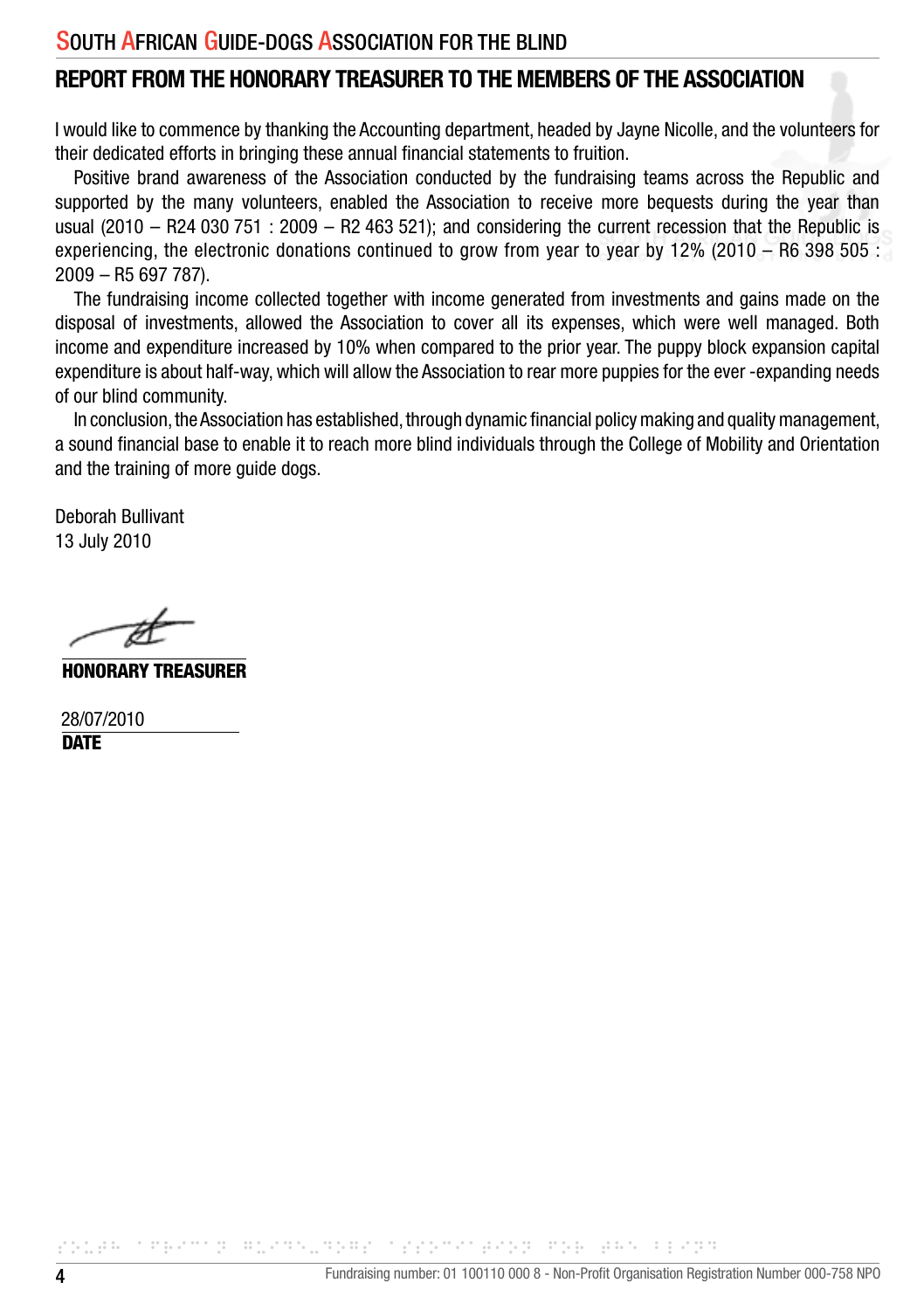

## Annual financial statements 31st MARCH 2010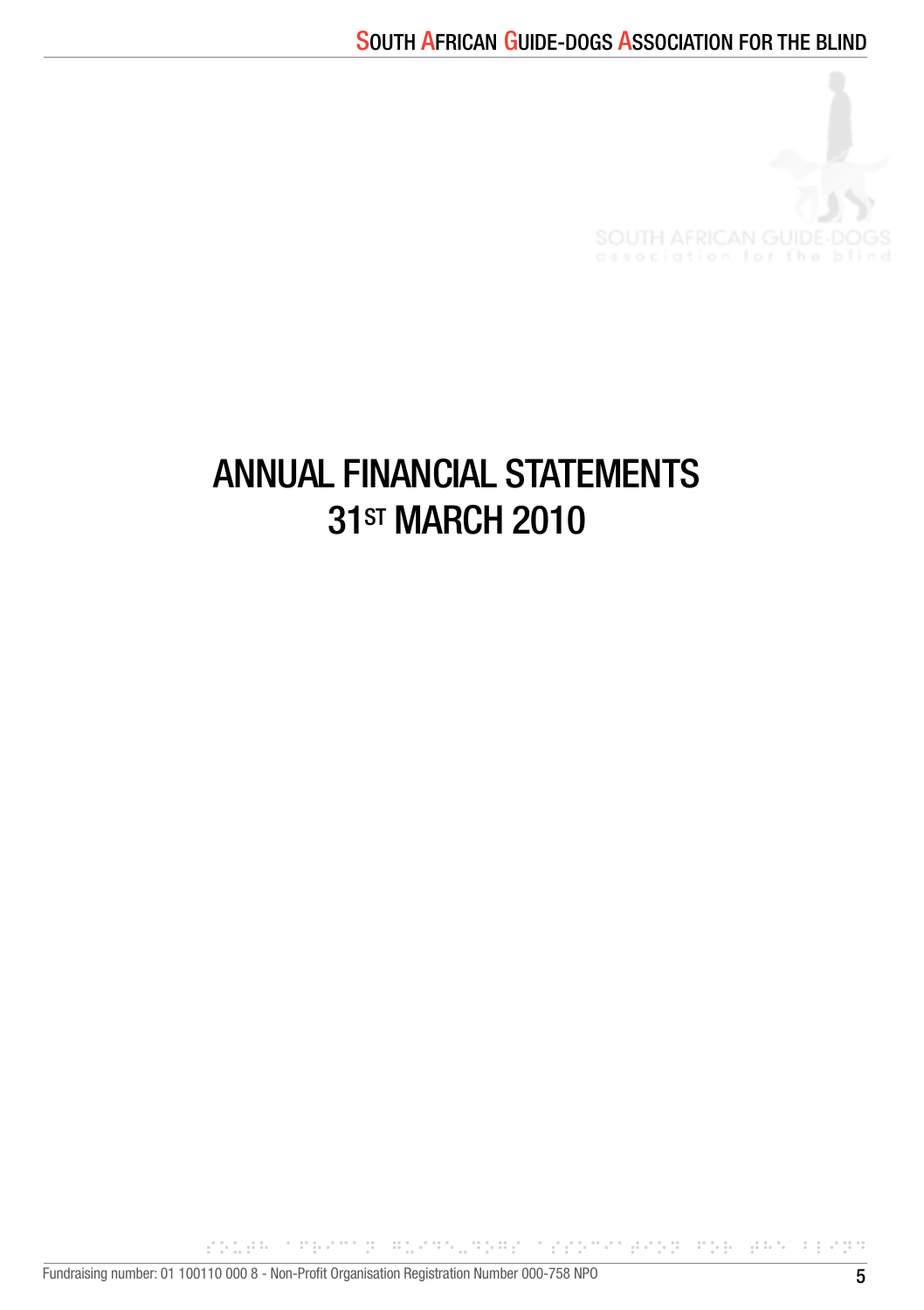| <b>OFFICE BEARERS</b>        |                                                     | <b>Executive Director</b>                                                                                                                                                                                                  | Malcolm Rumney Driver<br>60 McKenzie Road<br>Glenferness, Midrand             |
|------------------------------|-----------------------------------------------------|----------------------------------------------------------------------------------------------------------------------------------------------------------------------------------------------------------------------------|-------------------------------------------------------------------------------|
|                              |                                                     | Honorary Chairman                                                                                                                                                                                                          | <b>Thomas David Parker</b><br><b>Bryanston Glades</b><br>Bryanston<br>Sandton |
|                              |                                                     | <b>Honorary Treasurer</b>                                                                                                                                                                                                  | Deborah Bullivant<br>23 Kirsch Street<br>Parkrand<br>Boksburg                 |
| <b>NATURE OF ASSOCIATION</b> |                                                     | To promote freedom of movement and<br>independence in visually impaired people,<br>through mobility, by the provision of Guide-dogs<br>and Orientation and Mobility services.                                              |                                                                               |
| <b>AUDITORS</b>              |                                                     | Axiom Registered Accountants and Auditors                                                                                                                                                                                  |                                                                               |
| <b>BANKERS</b>               |                                                     | Nedbank<br>Epsom Downs                                                                                                                                                                                                     |                                                                               |
| <b>FUND RAISING NUMBER</b>   |                                                     | 01 100110 000 8                                                                                                                                                                                                            | 000-758 NPO Non-profit organisation registration number                       |
| <b>REGISTERED OFFICE</b>     |                                                     | 126 Wroxham Road<br>Rietfontein<br>Sandton                                                                                                                                                                                 |                                                                               |
| <b>CONTENTS</b>              | 7<br>8<br>9<br>10<br>11<br>12<br>$13 - 22$<br>23-26 | Report of the auditors<br>Report of the Honorary Chairman<br>Income statement<br>Balance sheet<br>Statement of changes in equity<br>Cash flow statement<br>Notes to the financial statements<br>Trust financial statements |                                                                               |

#### APPROVAL OF ANNUAL FINANCIAL STATEMENTS

The annual financial statements set out on pages 7 to 22 were approved by the Executive Committee and are signed on their behalf:

**DATE** DATE 28/07/2010

**CHAIRMAN HONORARY TREASURER** 

| 28/07/2010 |  |
|------------|--|
| DATE       |  |

SOUTH AFRICAN GUIDE-DOGS ASSOCIATION FOR THE BLIND

6 Fundraising number: 01 100110 000 8 - Non-Profit Organisation Registration Number 000-758 NPO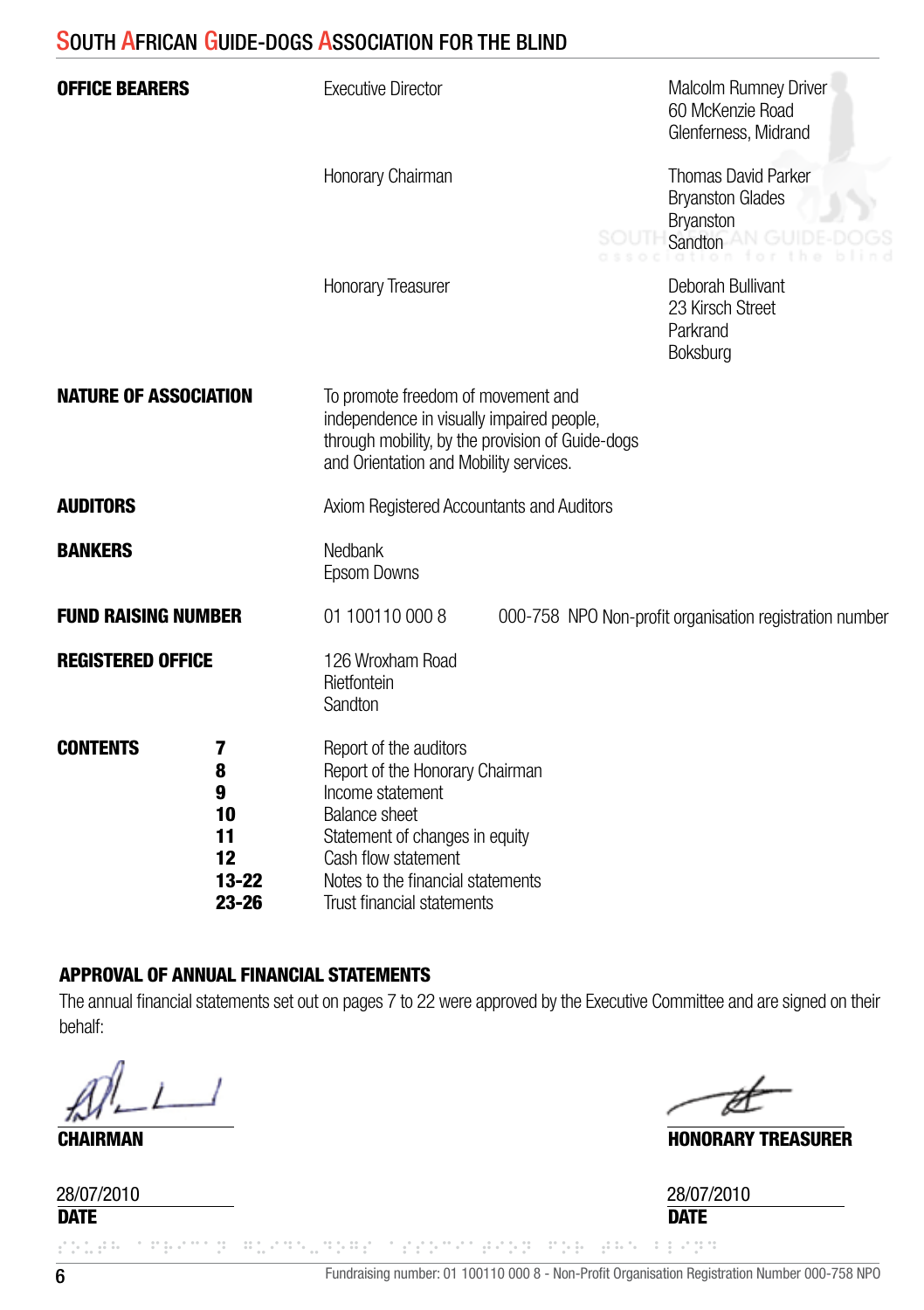#### Independent Auditor's Report To the members of the South African Guide-Dogs Association for the Blind

#### Report on the Financial Statements

We have audited the financial statements of the South African Guide-Dogs Association for the Blind which comprise the Chairman's Report, the Balance Sheet as at 31 March 2010, the Income Statement, and Cash Flow Statement for the year then ended, a summary of significant accounting policies and other explanatory notes, as set out on pages 7 to 22.

#### Executive Committee's Responsibility for the Financial Statements

The Association's Executive Committee is responsible for the preparation and fair presentation of these financial statements in accordance with the requirements of the South African Guide-Dogs Association for the Blind. This responsibility includes: designing, implementing and maintaining internal control relevant to the preparation and fair presentation of financial statements that are free from material misstatement, whether due to fraud or error; selecting and applying appropriate accounting policies; and making accounting estimates that are reasonable in the circumstances.

#### Auditor's Responsibility

Our responsibility is to express an opinion on these financial statements based on our audit. We conducted our audit in accordance with International Standards on Auditing. Those standards require that we comply with ethical requirements and plan and perform the audit to obtain reasonable assurance whether the financial statements are free from material misstatement.

An audit involves performing procedures to obtain audit evidence about the amounts and disclosures in the financial statements. The procedures selected depend on the auditor's judgment, including the assessment of the risks of material misstatement of the financial statements, whether due to fraud or error. In making those risk assessments, the auditor considers internal control relevant to the entity's preparation and fair presentation of the financial statements in order to design audit procedures that are appropriate in the circumstances, but not for the purpose of expressing an opinion on the effectiveness of the entity's internal control. An audit also includes evaluating the appropriateness of accounting policies used and the reasonableness of accounting estimates made by management, as well as evaluating the overall presentation of the financial statements.

We believe that the audit evidence we have obtained is sufficient and appropriate to provide a basis for our audit opinion.

#### Income

The Association, in common with other charitable organisations, receives certain income from public donations and functions, the recognition of which, due to its nature, is not susceptible to verification by generally accepted auditing procedures. Therefore, our examination relating to such income was limited to the amount thereof recorded in the financial records.

#### **Opinion**

In our opinion, except for the effects of such adjustments, if any, regarding to matters referred to in the preceding paragraph, the financial statements fairly present, in all material respects, the financial position of the Association at 31 March 2010 and the results of its operations for the year then ended in accordance with the requirements of the South African Guide-Dogs Association for the Blind.

SOUTH AFRICAN GUIDE-DOGS ASSOCIATION FOR THE BLIND

Jaion esgitered accastable & auchtors

AXIOM REGISTERED ACCOUNTANTS & AUDITORS REGISTERED AUDITOR - DENICE NOELLE CARR (644110) DATE

28/07/2010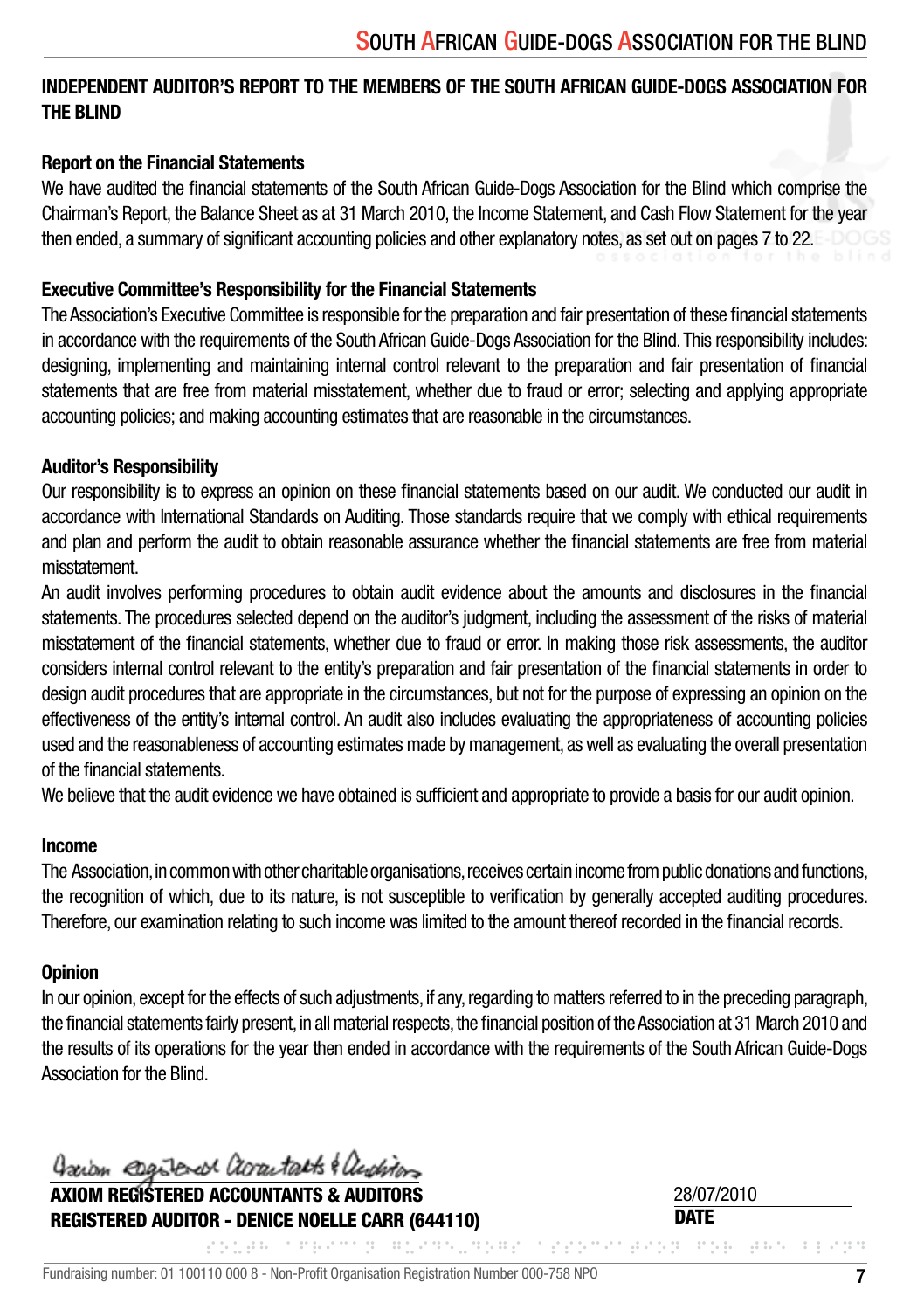#### REPORT OF THE CHAIRMAN OF THE SOUTH AFRICAN GUIDE-DOGS ASSOCIATION FOR THE BLIND FOR THE YEAR ENDED 31 MARCH 2010

The executive committee present their report and the financial statements for the year then ended.

#### NATURE OF BUSINESS

To promote freedom of movement and independence in visually impaired people, through mobility, by the provision of Guide-dogs and Orientation and Mobility services.

#### FINANCIAL RESULTS

The results of operations as well as the financial position for the year are detailed in the attached financial statements.

#### **CAPITAL**

The Association does not have share capital. In the event of the winding up of the Association, the balance of funds available would be transferred to another organisation with similar objectives.

#### FIXED ASSETS

There was no change in the nature of the fixed assets of the Association or in the policy regarding their use.

#### EVENTS SUBSEQUENT TO THE YEAR END

No material fact or circumstance has occurred since the accounting date and the date of this report.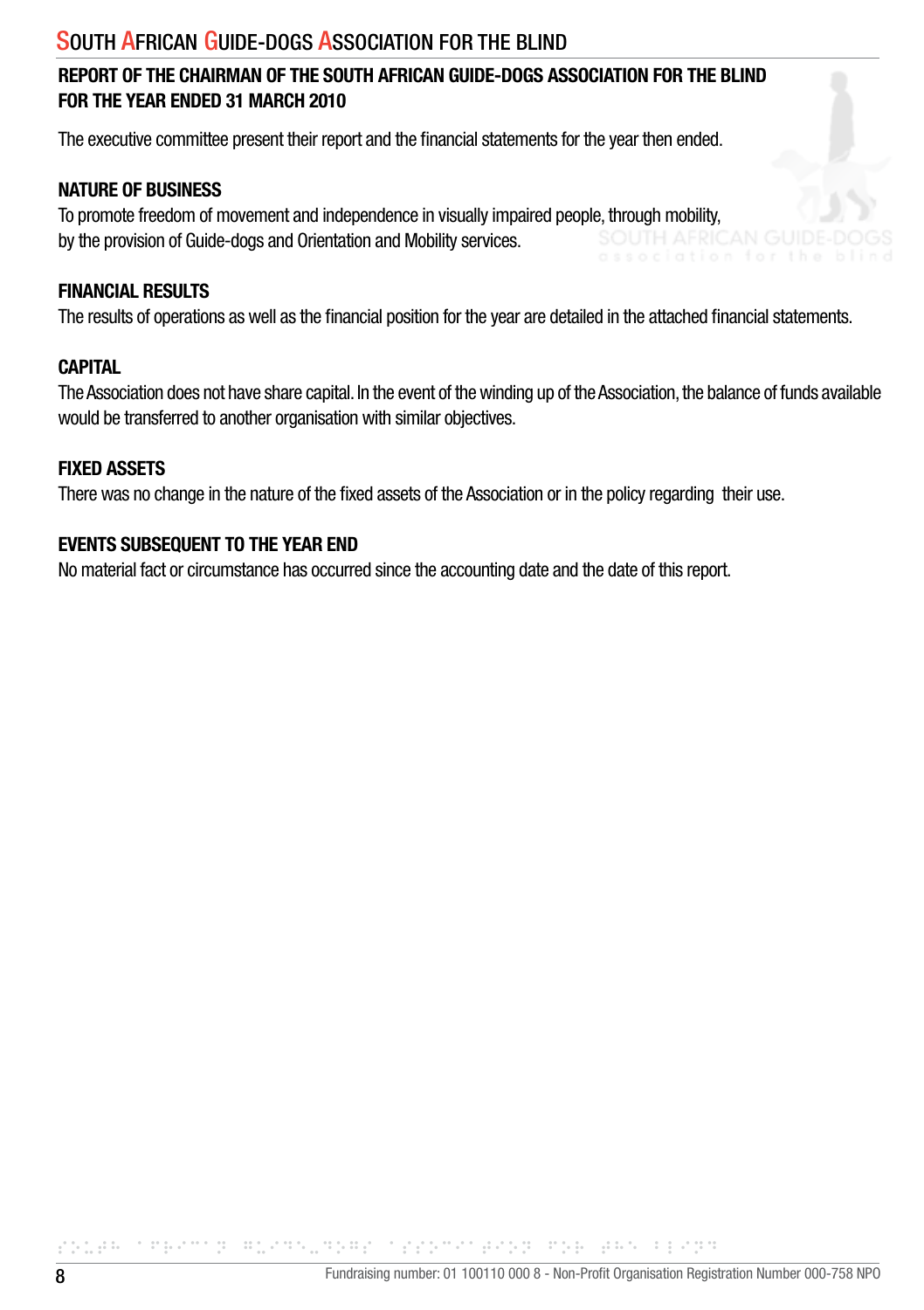#### R 721 102 050 398 505 121 266 128 587 145 598 674 129 949 017 929 380 015 728 457 239 698 739 538 147 554 107 523 387 279 678 457 138 997 173 433 428 912 043 210 751 030 751 000 338 794 **SUBSCRIPTIONS** OTHER INCOME Fundraising from Donations Fundraising from Events College of Orientation and Mobility Training income Sale of Dogs Trading Activities Dividend Revenue Interest Received Net profit on Disposal of Financial Assets Recoveries – Insurance Claims Rental Income **EXPENDITURE** Auditors Remuneration Depreciation and Impairments Employee Costs Fundraising Expenses Admininstration Expenses Fleet Expenses Kennel Expenses Training Centre Johannesburg Expenses Training Centre Cape Town Expenses House & Grounds Johannesburg Expenses House & Grounds Cape Town Expenses College & Orientation and Mobility North West College & Orientation and Mobility Johannesburg Insurance Loss on Disposal of Assets PROFIT FOR THE YEAR OTHER COMPREHENSIVE INCOME Bequests Received Contribution from SAGA Trust NET SURPLUS FOR THE YEAR R 073 012 435 697 787 246 901 725 422 075 183 362 895 364 505 - 836 806 017 130 244 910 471 844 806 934 973 842 409 561 822 037 075 155 327 532 147 491 713 521 463 521 000 992 012

SOUTH AFRICAN GUIDE-DOGS ASSOCIATION FOR THE BLIND

INCOME STATEMENT FOR THE YEAR ENDED 31 MARCH 2010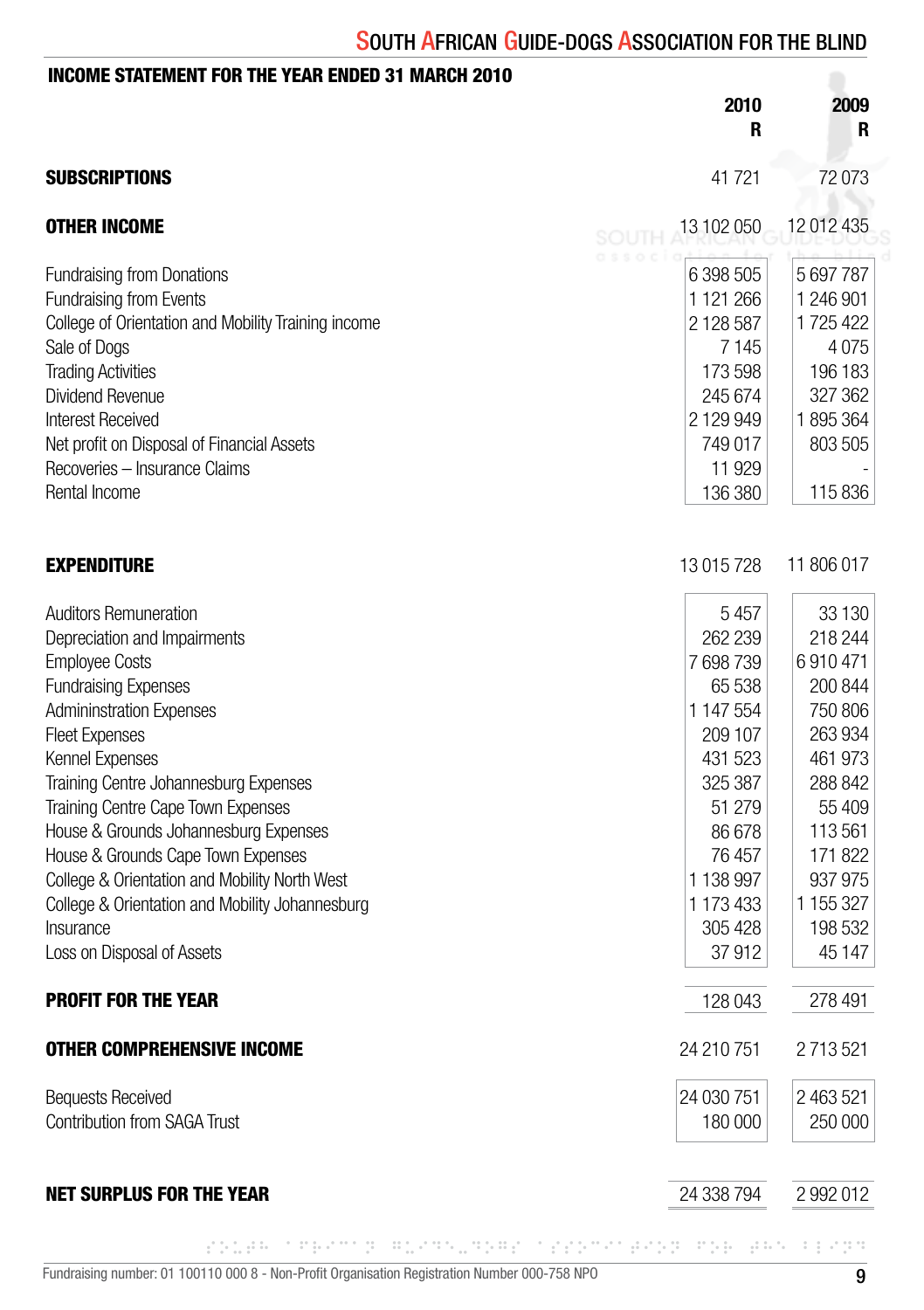| <b>BALANCE SHEET AT 31ST MARCH 2010</b>                                       |              |                                     |                                     |
|-------------------------------------------------------------------------------|--------------|-------------------------------------|-------------------------------------|
|                                                                               | <b>Notes</b> | 2010<br>R                           | 2009<br>R                           |
| <b>ASSETS</b>                                                                 |              |                                     |                                     |
| <b>Non-current assets</b>                                                     |              | 64 664 723                          | 35 267 568                          |
| <b>Financial Assets</b><br>Property, Plant and Equipment<br>Intangible assets | 10<br>8<br>9 | 53 829 502<br>10 642 638<br>192 583 | 24 911 083<br>10 140 792<br>215 693 |
| <b>Current assets</b>                                                         |              | 1861755                             | 1 624 548                           |
| Inventories<br>Trade and other Receivables<br>Cash and Bank                   | 11           | 300 687<br>820 410<br>740 658       | 214 916<br>354 677<br>1 0 5 4 9 5 5 |
| <b>TOTAL ASSETS</b>                                                           |              | 66 526 478                          | 36 892 116                          |
|                                                                               |              |                                     |                                     |
| <b>EQUITY AND LIABILITIES</b>                                                 |              |                                     |                                     |
| <b>Capital and reserves</b>                                                   |              | 65 753 286                          | 35 769 128                          |
| <b>Accumulated Funds</b><br>Revaluation of Investment                         |              | 58 122 257<br>7631029               | 33 783 465<br>1985 663              |
| <b>Current liabilities</b>                                                    |              |                                     |                                     |
| Trade and other Payables                                                      | 12           | 773 192                             | 1 122 988                           |
| <b>TOTAL EQUITY AND LIABILITIES</b>                                           |              | 66 526 478                          | 36 892 116                          |

SOUTH AFRICAN GUIDE-DOGS ASSOCIATE DESCRIPTION FOR THE BLIND ASSOCIATE DESCRIPTION FOR THE BLIND ASSOCIATE DE<br>Englished and the Blind African Guide-Docenne in Apple Description and the Blind and African Guide-Docenne and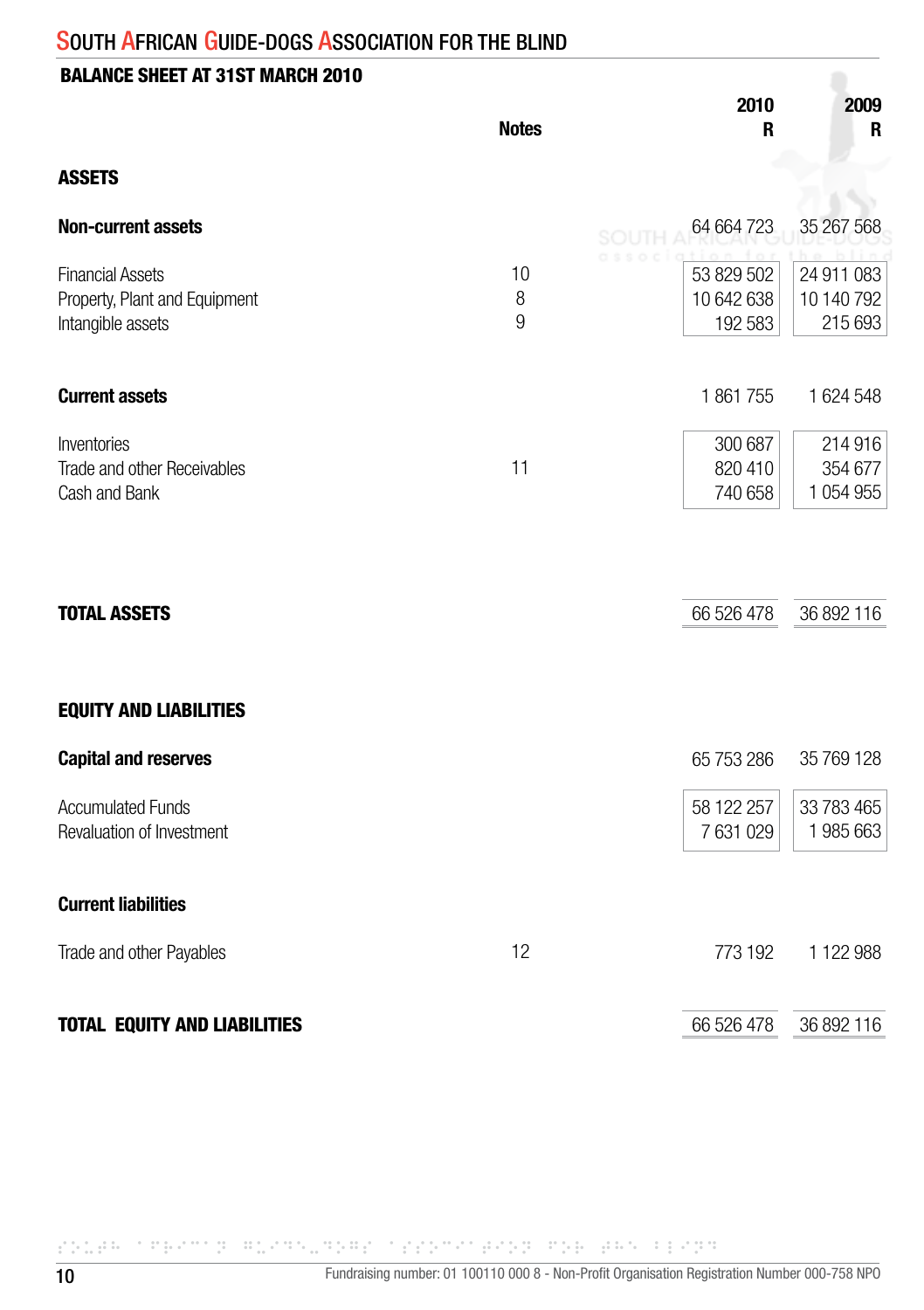## Statement of changes in equity for the year ended 31 march 2010

|                                       | <b>Accumulated</b><br><b>surplus</b><br>R | <b>Revaluation</b><br>of investment<br>R | <b>Total</b><br>R |
|---------------------------------------|-------------------------------------------|------------------------------------------|-------------------|
| Balance at 31 March 2008              | 30 790 471                                | 5 475 344                                | 36 265 815        |
| Net Surplus for the year              | 529 471                                   |                                          | 529 471           |
| Revaluation of Investment             |                                           | (3489681)                                | (3489681)         |
| Legacies / Contributions for the year | 2 463 521                                 |                                          | 2 463 521         |
| Property Donations for the year       |                                           |                                          |                   |
| Balance at 31 March 2009              | 33 783 463                                | 1985663                                  | 35 769 126        |
| Net Surplus for the year              | 128 043                                   |                                          | 128 043           |
| Revaluation of Investment             |                                           | 5645366                                  | 5645366           |
| Bequests / Contributions for the year | 24 210 751                                |                                          | 24 210 751        |
| Property Donations for the year       |                                           |                                          |                   |
| Balance at 31 March 2010              | 58 122 257                                | 7631029                                  | 65 753 286        |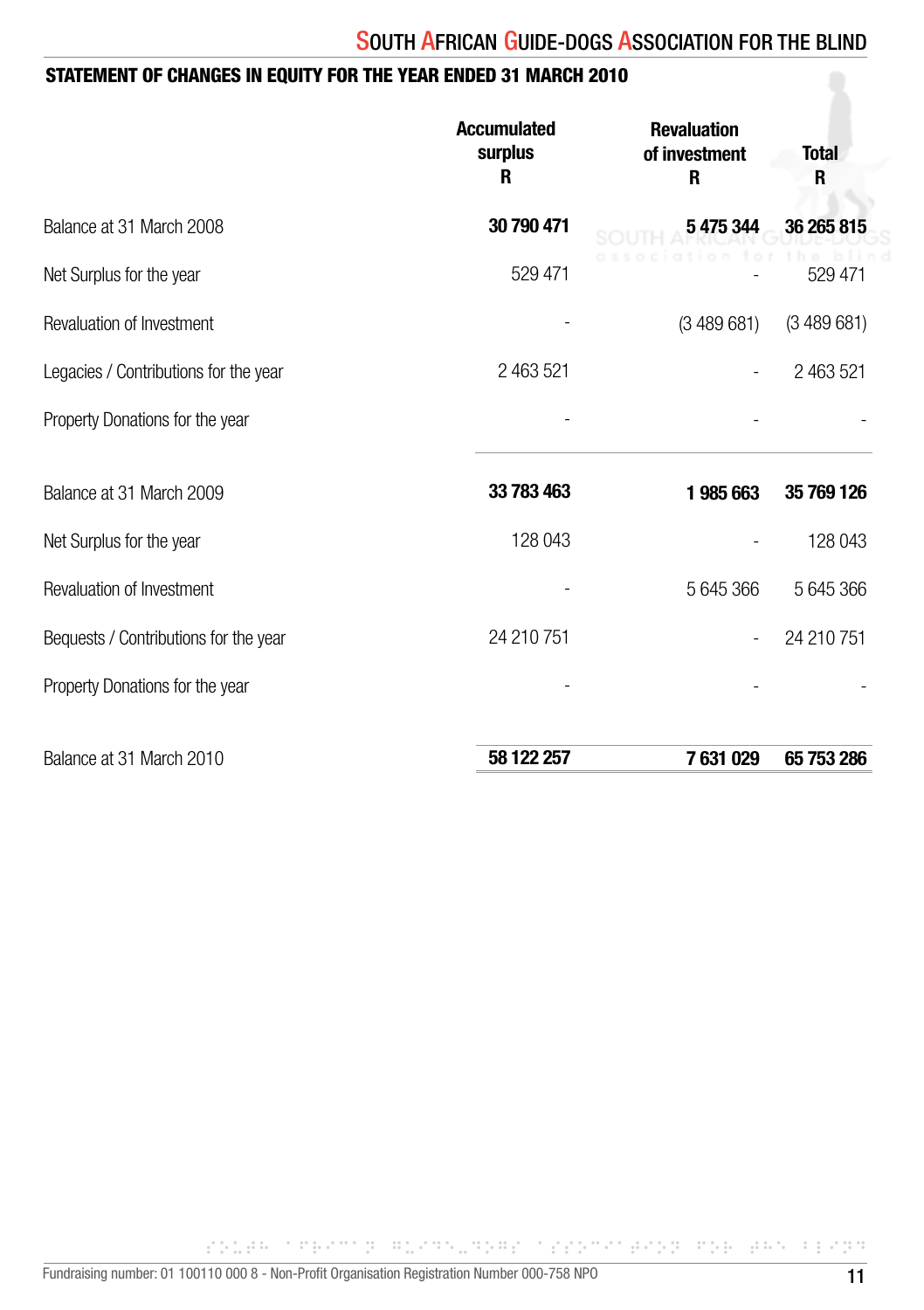## cash flow Statement for the year ended 31 march 2010

|                                                                                                                                                         | <b>Notes</b> | 2010<br>R                            | 2009<br>R                                     |
|---------------------------------------------------------------------------------------------------------------------------------------------------------|--------------|--------------------------------------|-----------------------------------------------|
| <b>CASH FLOWS FROM OPERATING ACTIVITIES</b>                                                                                                             |              | (473106)                             | 950 857                                       |
| Cash generated by Operations<br>Income from Investments                                                                                                 | 13.1         | (2848729)<br>2 375 623               | (1 271 869)<br>2 2 2 7 2 6                    |
| <b>CASH FLOWS FROM INVESTING ACTIVITIES</b>                                                                                                             |              | (24051940)                           | (3725873)                                     |
| Additions to Fixed Assets<br>Additions to Intangible Assets<br>Decrease / (Increase) in Financial Assets<br>Proceeds on Disposal of Plant and Equipment |              | (899 387)<br>(23 273 053)<br>120 500 | (1731309)<br>(156 100)<br>(1918464)<br>80 000 |
| <b>CASH FLOWS FROM FINANCING ACTIVITIES</b>                                                                                                             |              | 24 210 751                           | 2 463 521                                     |
| Bequests / Contributions received during the year<br>Property Donations received for the year                                                           |              | 24 210 751                           | 2 463 521                                     |
| NET INCREASE/(DECREASE) IN CASH AND CASH EQUIVALENTS                                                                                                    |              | (314295)                             | (311 495)                                     |
| CASH AND CASH EQUIVALENTS AT THE BEGINNING OF THE YEAR                                                                                                  |              | 1 054 953                            | 1 366 448                                     |
| CASH AND CASH EQUIVALENTS AT THE END OF THE YEAR                                                                                                        |              | 740 658                              | 1 054 953                                     |

SOUTH AFRICAN GUIDE-DOGS ASSOCIATE DES SOUTH AFRICAN GUIDE-DOGS ASSOCIATE DE DOGS ASSOCIATION FOR THE BLIND BL<br>The Blind Blind Blind Blind Blind Blind Blind Blind Blind Blind Blind Blind Blind Blind Blind Blind Blind Blin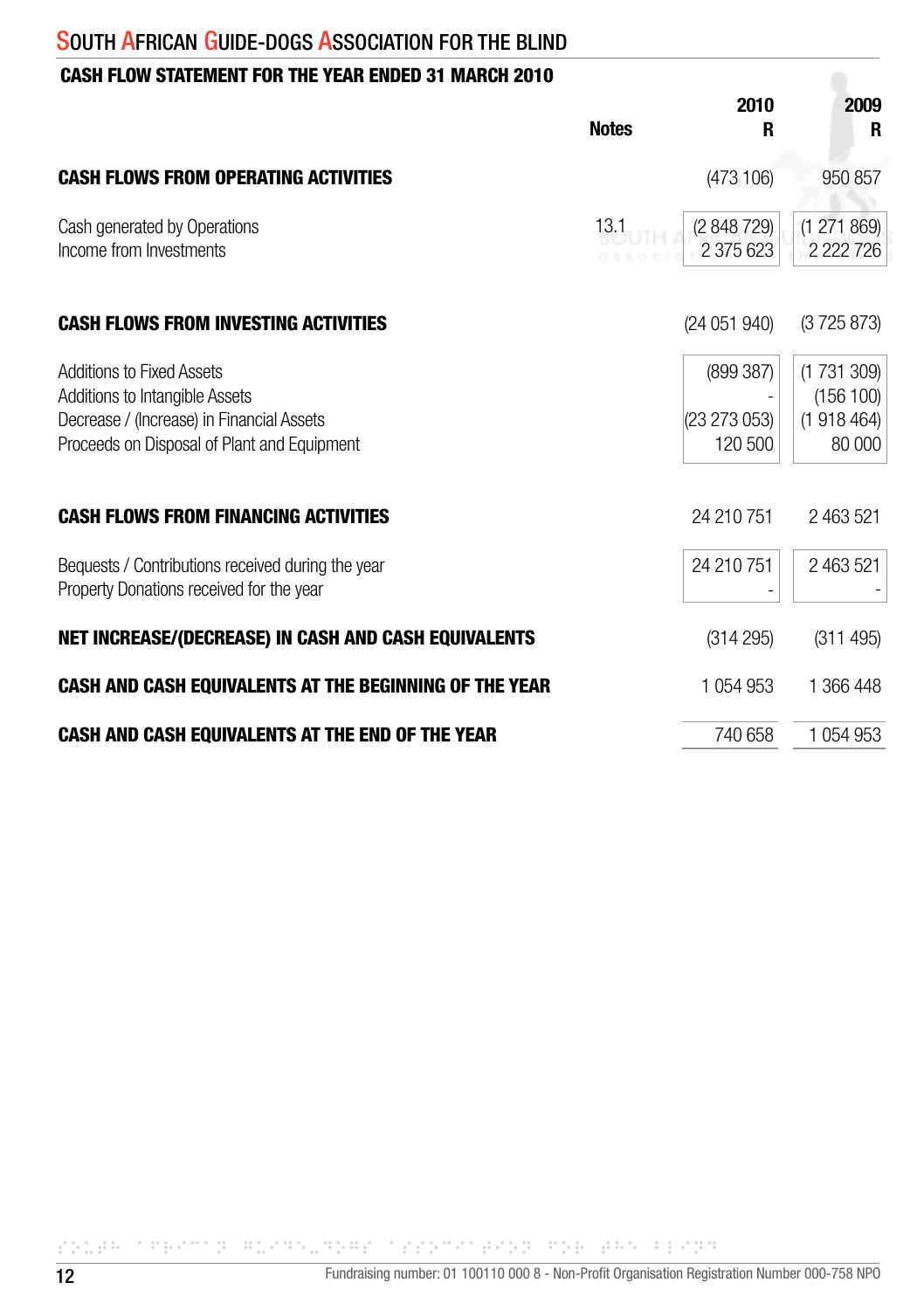## Notes to the financial statements for the year ended 31 march 2010

#### 1. ACCOUNTING POLICIES

 The annual financial statements as set out on pages 7 - 22 are prepared on the historical cost basis with the exception of investments as detailed in note 1.4, and incorporate the following principal accounting policies which are consistent with those applied in the previous year.

The financial statements are prepared on the going concern basis.

#### 1.1 Financial instruments

#### Initial recognition

The association classifies financial instruments, or their component parts, on initial recognition as a financial asset, a financial liability or an equity instrument in accordance with the substance of the contractual arrangement. Financial assets and financial liabilities are recognised on the Association's balance sheet when the Association becomes party to the contractual provisions of the instrument.

#### Financial assets

The Association classifies its financial assets into the following categories:

- held-to-maturity financial assets;

- loans and receivables;
- available-for-sale financial assets; and
- financial assets at fair value through profit and loss.

 The classification is dependent on the purpose for which the financial asset is acquired. Management determines the classification of its financial assets at the time of the initial recognition and re-evaluates such designation at least at each reporting date.

Financial assets are recognised on transaction date when the Association becomes a party to the contracts and thus obtains rights to receive economic benefits and are derecognised when these rights no longer exist. Financial assets are stated initially on transaction date at fair value including transaction costs.

 Held-to-maturity financial assets and loans and receivables are subsequently stated at amortised cost using the effective interest rate method. Available-for-sale financial assets are subsequently stated at fair value at the reporting date.

 Unrealised gains and losses arising from revaluation of available-for-sale financial assets are recognised as other comprehensive income and included in the investment fair value reserve. On disposal or impairment of available-forsale financial assets, cumulative unrealised gains and losses previously recognised in other comprehensive income are included respectively in determining the profit or loss on disposal of, or impairment charge relating to, that financial asset, which is recognised in the income statement.

 Financial assets at fair value through profit and loss are financial assets held for trading. A financial asset is classified in this category if acquired principally for the purpose of selling in the short-term. Assets in this category are classified as current assets.

SOUTH AFRICAN GUIDE-DOGS ASSOCIATION FOR THE BLIND

#### Financial Liabilities

Debt, which constitutes a financial liability, includes short-term and long-term debt. Debt is initially recognised at fair value, net of transaction costs incurred and is subsequently stated at amortised cost.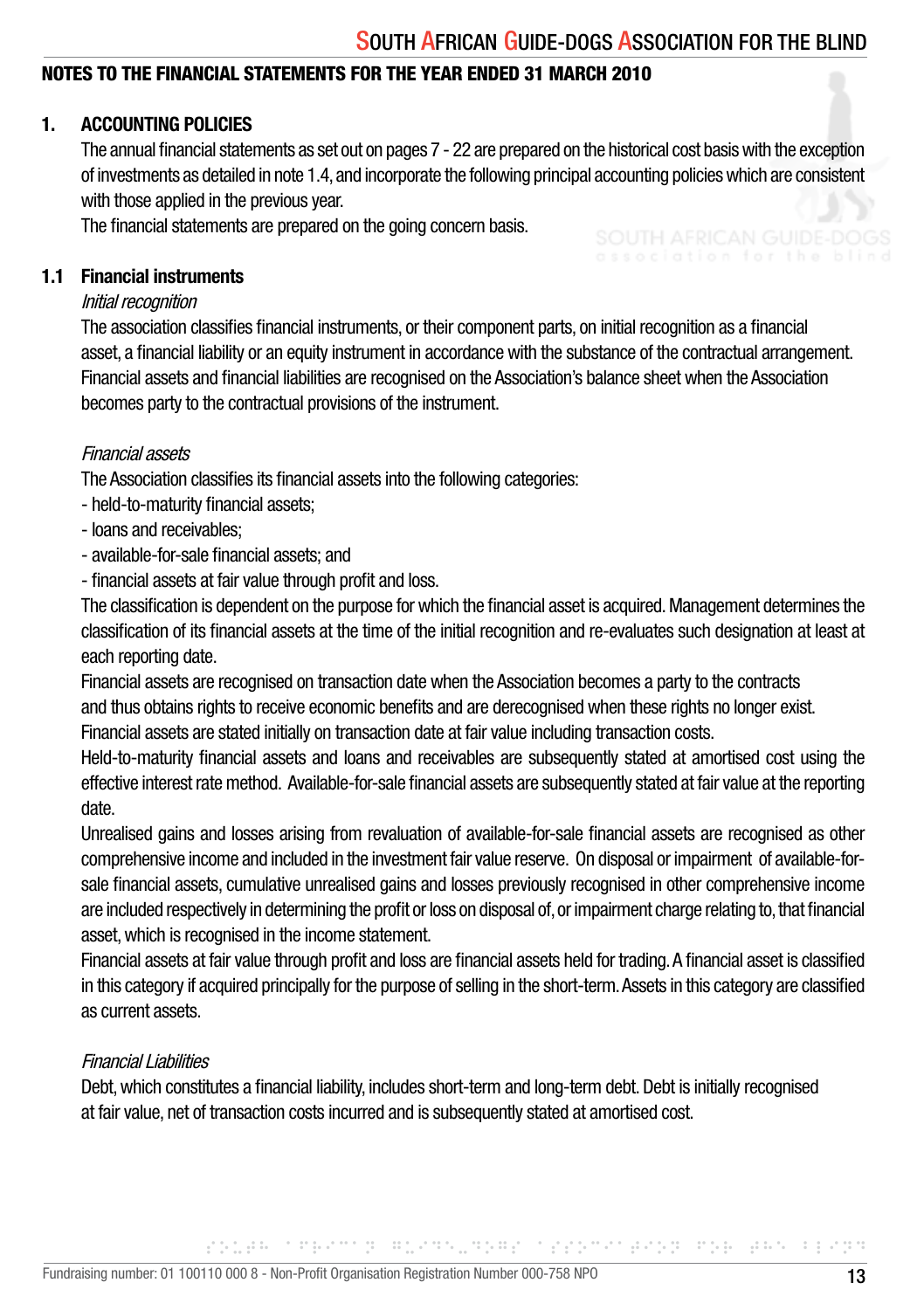Debt is classified as short-term unless the entity has an unconditional right to defer settlement of the liability for at least twelve months after the reporting date. Debt is derecognised when the obligation in the contract is discharged, cancelled or has expired. Premiums or discounts arising from the difference between the fair value of debt raised and the amount repayable at maturity date are charged to the income statement as finance expenses based on the effective interest rate method.

#### 1.2 Property and equipment

Equipment is stated at cost less accumulated depreciation and any impairment in value. Depreciation is calculated on a straight line basis over the estimated useful life of the asset as follows:

| 10%    | Vehicles                        |
|--------|---------------------------------|
| 20%    | <b>Furniture &amp; Fittings</b> |
| 12,5%  | Software                        |
| 12,5%  | <b>Computer Equipment</b>       |
| 16,67% | Equipment                       |

 Land is not depreciated. Buildings are depreciated in a straight line basis estimated to write each asset down to its residual value over the term of its useful life.

 The carrying values of assets are reviewed for impairment when events or changes in circumstances indicate the carrying value may not be recoverable. If any such indication exists, and where the carrying values exceed the estimated recoverable amount, the assets or cash-generating units are written down to their recoverable amount. An item of equipment is derecognised upon disposal or when no future economic benefits are expected to arise from the continued use of the asset. Any gain or loss arising on derecognition of the asset (calculated as the difference between the net disposal proceeds and the carrying amount of the item) is included in the income statement in the year the item is derecognised.

#### 1.3 Intangible assets

#### Non-integrated computer software

 Acquired computer software databases are capitalised on the basis of the costs incurred to acquire and bring to use the specific software. These costs are amortised over their useful lives.

 Costs associated with the developing or maintaining of computer software programmes are recognised as an expense as incurred. Costs that are directly associated with the development of identifiable and unique software products controlled by the Association, and that will probably generate economic benefits exceeding costs beyond one year, are recognised as intangible assets.

 Computer software development costs recognised as assets are amortised over their estimated useful lives, typically not exceeding ten years.

#### Impairment of intangible assets excluding goodwill

 At each statement of financial position date, the Association reviews the carrying amounts of intangible assets to determine whether there is any indication that those assets have suffered an impairment loss.

If any such indication exists, the recoverable amount of the asset is estimated in order to determine the extent of the impairment loss (if any). In order to ensure completeness of the impairment assessment of individual assets, all intangible assets are allocated to the cash-generating units to which they belong. An impairment assessment is then undertaken on the individual cash-generating units.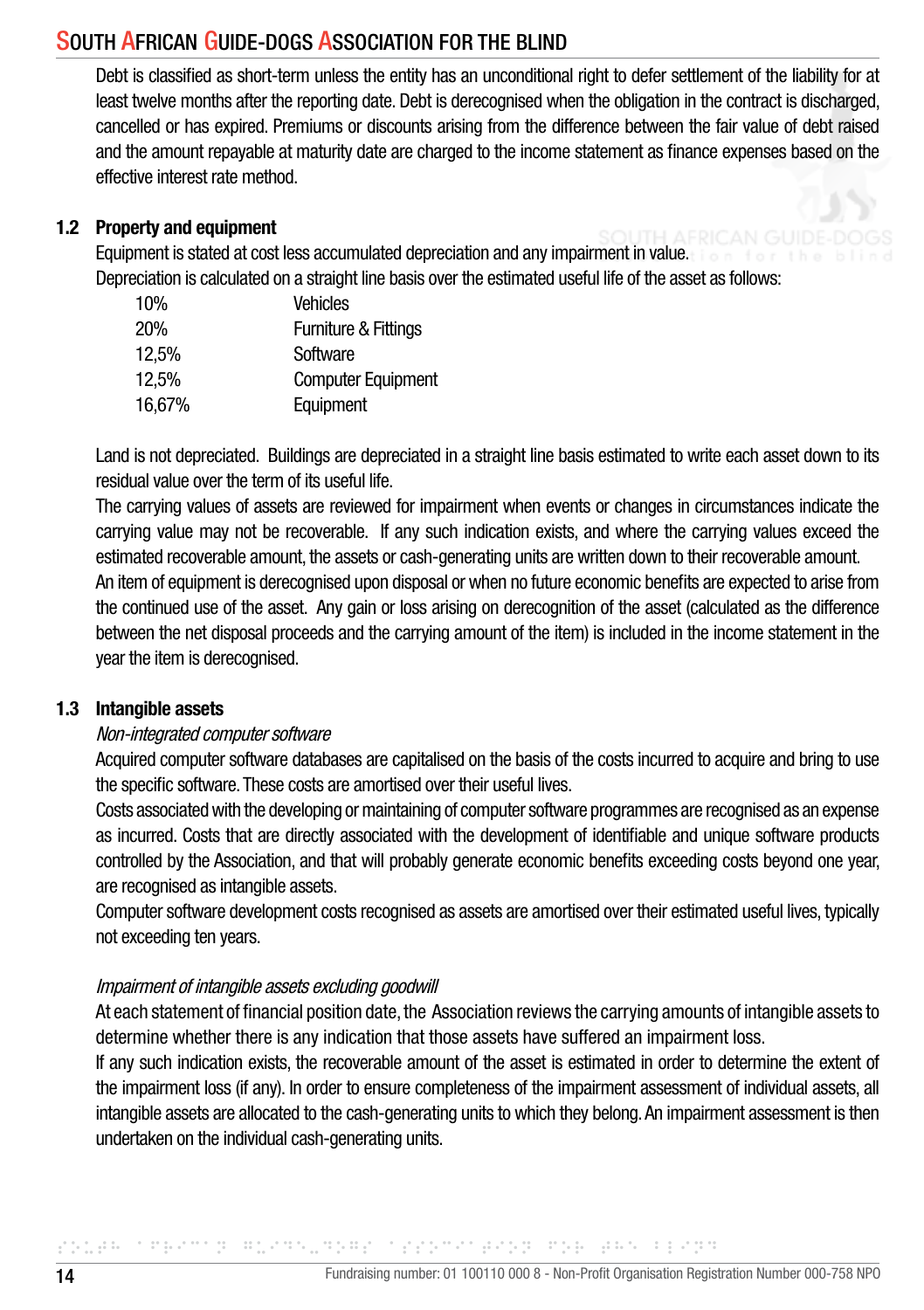Recoverable amount is defined as the higher of fair value less cost to sell and value-in-use. In assessing value-inuse, the estimated future cash flows are discounted at their present value using a pre-tax discount rate that reflects current market assessments of the time value of money and the risks specific to the asset.

Where an impairment loss subsequently reverses, the carrying amount of the asset (cash-generating unit) is increased to the revised estimate of its recoverable amount, but so that the increased carrying amount does not exceed the carrying amount that would have been determined had no impairment loss been recognised for the asset (cashgenerating unit) in prior years. A reversal of an impairment loss is recognised immediately in profit or loss, unless the relevant asset is carried at a revalued amount, in which case the reversal is treated as a revaluation increase.

#### 1.4 Investments

 All investments are initially recognised at cost. Listed shares are recognised as available-for-sale, which are measured at fair value, with unrealised gains and losses recognised as a separate component of equity, until the investment is sold. Fair value of investments is determined by reference to JSE quoted market bid prices.

#### 1.5 Accumulated funds

All income and expenditure of a revenue nature is accounted for in the Income Statement.

 Certain income is received for specific purposes and where such income has not been fully utilised during the year, amounts representing the unutilised portions are transferred to the appropriate funds.

#### 1.6 Employee Benefits

#### Post retirement benefits

Post retirement benefits are made up of those obligations which the Association has towards current employees.

#### Defined contribution plans

Contributions in respect of defined contribution plans are recognised as an expense in the year to which they relate.

#### 1.7 Provisions

 Provisions are recognised where the Association has a present legal or constructive obligation as a result of a past event, a reliable estimate of the obligation can be made and it is probable that an outflow of resources embodying economic benefits will be required to settle the obligation.

 Long-term provisions are determined by discounting the expected future cash flows to their present value. The increase in discounted long-term provisions as a result of the passage of time is recognised as a finance expense in the income statement.

SOUTH AFRICAN GUIDE-DOGS ASSOCIATION FOR THE BLIND

#### 1.8 Revenue

Donations, Sponsorships, Course fees and Subscriptions Revenue from donations, sponsorships, course fees and subscriptions are recognised when cash is received.

#### Interest and Dividends

Interest is recognised on a time proportion basis that takes into account the effective yield on the asset. Dividends are recognised when these are declared.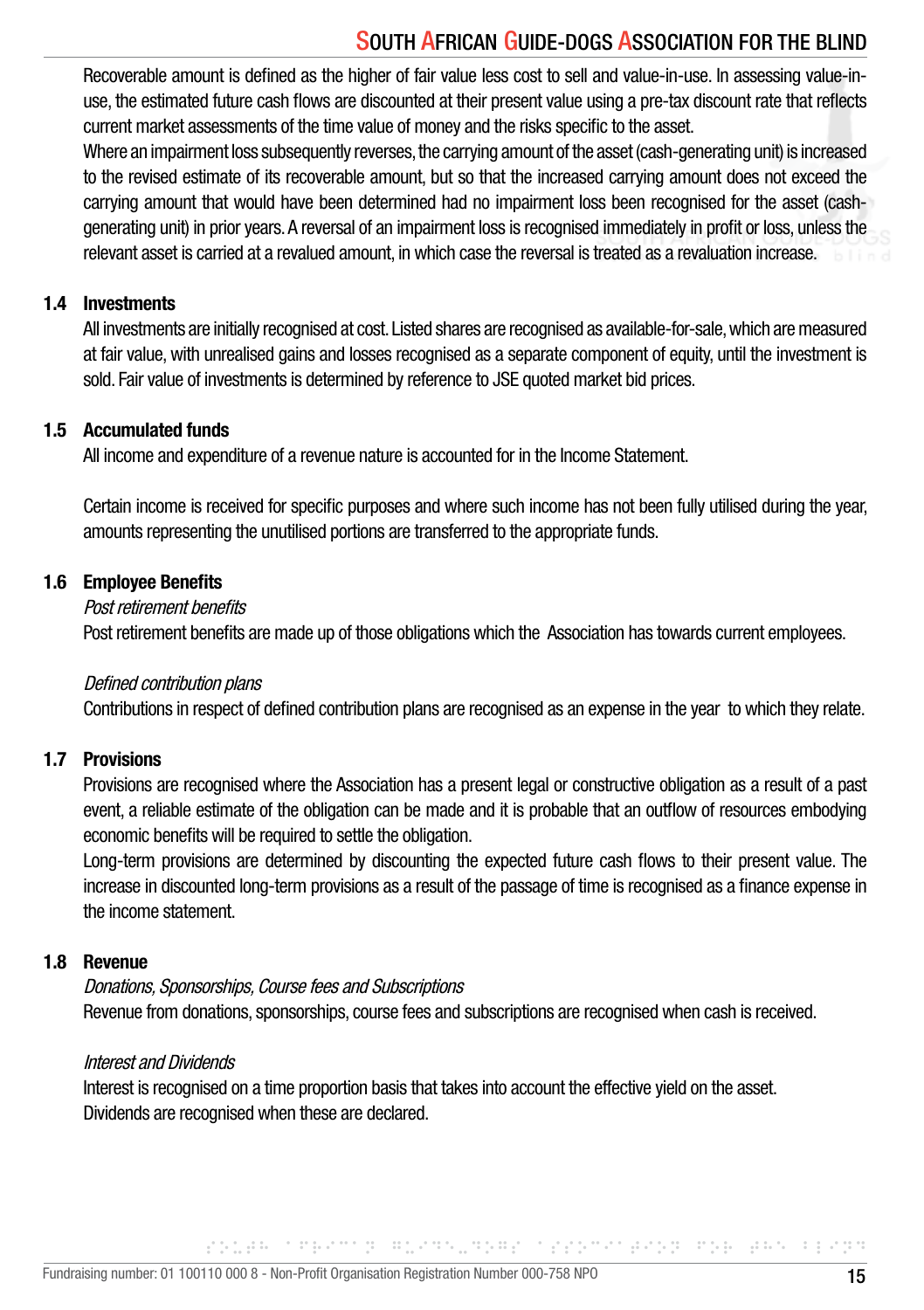#### 1.9 Bequests

Bequests received are credited to accumulated funds.

#### 2. TAXATION

 The Association is an approved public benefit organisation and is exempt from normal tax in terms of section 30 of the Income Tax Act.

#### 3. KEY ESTIMATES AND JUDGEMENTS

Estimates and judgements are continually evaluated and are based on historical experience and other factors, including expectations of future events that are believed to be reasonable under the circumstances.

The Association makes estimates and assumptions concerning the future. The resulting accounting estimates will, by definition, seldom equal the related actual results. The estimates and assumptions that have a significant risk of causing a material adjustment to the carrying amounts of assets and liabilities within the next financial year are discussed below:

- Depreciation is influenced by useful life and residual value estimations. Any change in management's estimates of residual values and useful lives would impact the depreciation charge.
- Estimates made in determining the probability of future taxable income, thereby justifying the recognition of deferred tax assets.

#### 4. DEFINITIONS

#### 4.1 Cash and cash equivalents

 The cash and cash equivalents amounts disclosed in the cash flow statement comprises cash on hand, deposits held on call with banks and highly liquid investments that are readily convertible to known amounts of cash and are subject to insignificant changes in value.

#### 4.2 Financial instruments

#### 4.2.1 Financial asset

Cash or cash equivalents, a right to receive cash, an equity instrument or a right to exchange a financial instrument under favourable conditions.

#### 4.2.2 Financial liability

 A contractual obligation to pay cash or transfer other benefits or an obligation to exchange a financial instrument under unfavourable conditions. This includes debt.

#### 4.2.3 Loans and receivables

A financial asset with fixed or determinable repayments that are not quoted in an active market, other than:

- a derivative instrument; or
- an available-for-sale financial asset.

#### 4.2.4 Available-for-sale financial asset

A financial asset that has been designated as available-for-sale or a financial asset other than those classified as loans and receivables, held-to-maturity investments or derivative instruments.

 An investment intended to be held for an indefinite period of time, which may be sold in response to needs for liquidity or changes in interest rates, is classified as a non-current available-for-sale financial asset.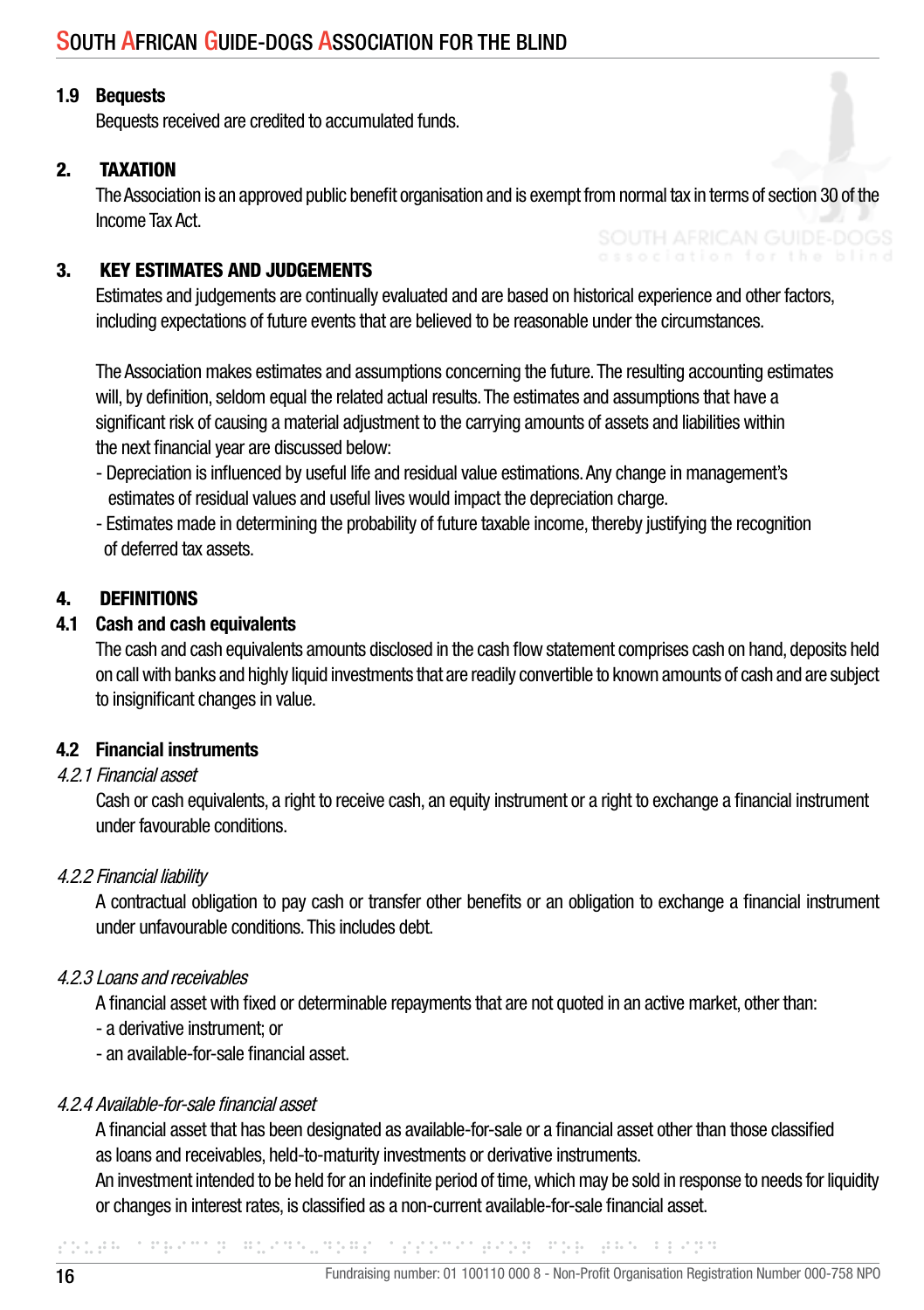## 4.2.5 Transaction date

The date an entity commits itself to purchase or sell a financial instrument.

#### 4.2.6 Effective interest rate

 The derived rate that discounts the expected future cash flows to the current net carrying amount of the financial asset or financial liability.

|    |                                                        | 2010<br>R     | 2009<br>R |
|----|--------------------------------------------------------|---------------|-----------|
| 5. | <b>REVENUE</b>                                         |               |           |
|    | Total revenue comprises:                               |               |           |
|    | - Donations and Sponsorships                           | 6 398 505     | 6 102 270 |
|    | - Subscriptions                                        | 41 7 21       | 72 073    |
|    | - Income from investments                              | 3 124 639     | 2 982 839 |
|    | - Course Fees                                          | 2 128 587     | 1725422   |
| 6. | <b>INCOME FROM INVESTMENTS</b>                         |               |           |
|    | Dividends - listed shares                              | 245 674       | 327 362   |
|    | Interest                                               | 2129949       | 1895364   |
|    | Loss on sale of investments                            | (100792)      | (43391)   |
|    | Profit on sale of investments                          | 849 809       | 803 505   |
|    |                                                        | 3 124 640     | 2 982 840 |
| 7. | <b>OPERATING COSTS</b>                                 |               |           |
|    | Operating costs include:                               |               |           |
|    | Audit fees                                             | 5457          | 33 130    |
|    | - Current year                                         |               | 33 130    |
|    | - Accounting Fees                                      | 4830          |           |
|    | - Other Expenses                                       | 627           |           |
|    | Key Management - Salary (excl employer contributions)  | 2 000 734     | 1 325 166 |
|    | - Number of key management employed during the year    | 5             | 4         |
|    | Depreciation - Furniture and fittings                  | 17 279        | 8043      |
|    | - Software                                             | 14 677        | 11 345    |
|    | - Equipment                                            | 25 402        | 15 4 5 9  |
|    | - Computers                                            | 41 966        | 28 0 24   |
|    | - Motor vehicles                                       | 139 805       | 138 958   |
|    | <b>Staff Costs</b>                                     |               |           |
|    | - Salaries and wages (excl Key Management)             | 5 2 2 4 1 3 4 | 5 210 369 |
|    | - Contributions to retirements funds                   | 630 604       | 639 301   |
|    | - Medical aid contributions                            | 770 044       | 611 253   |
|    | - Average number of employees employed during the year | 47            | 43        |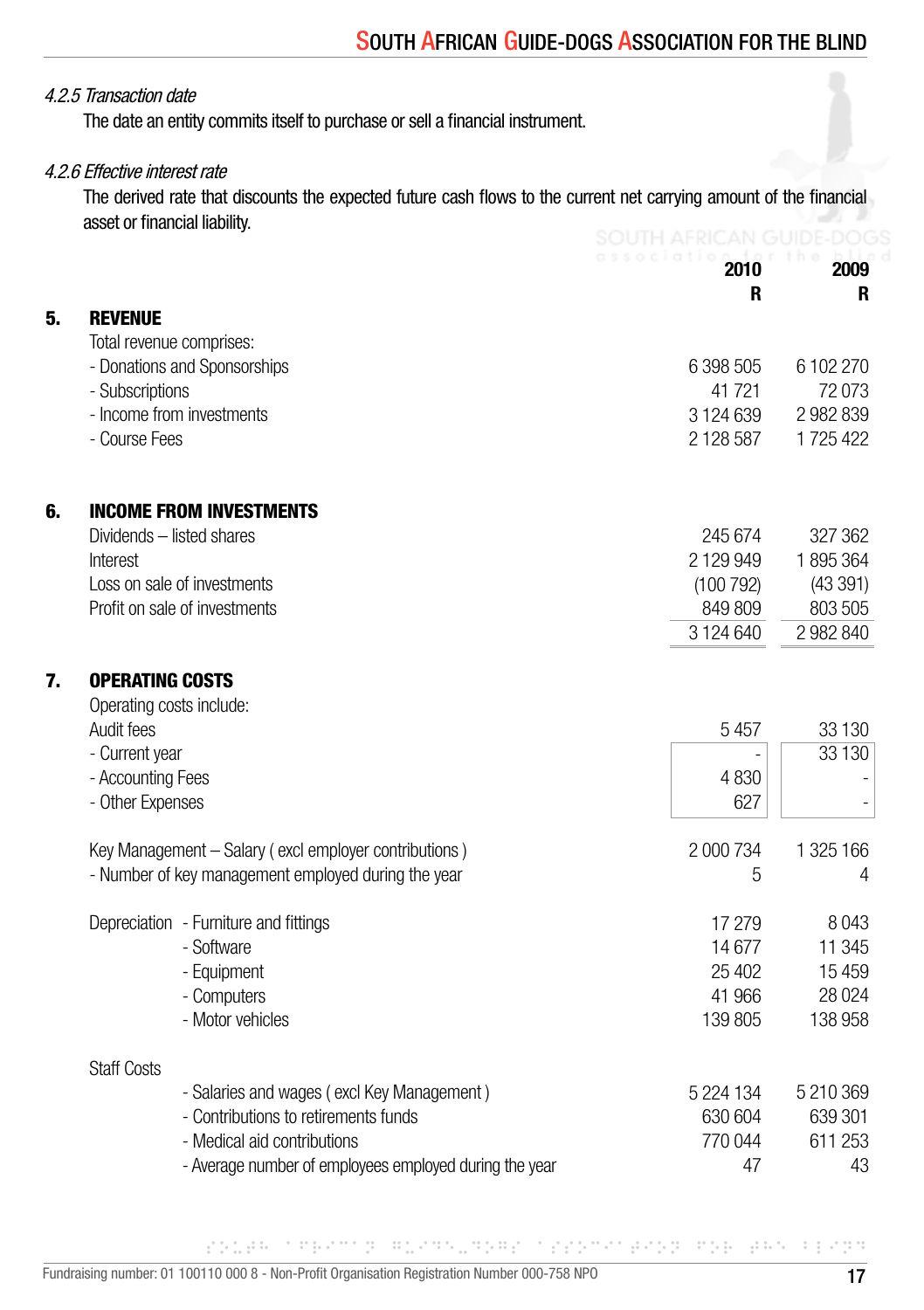#### 8. PROPERTY, PLANT AND EQUIPMENT

|                                 |               |                          |                 | Furniture &     |          |           |           |
|---------------------------------|---------------|--------------------------|-----------------|-----------------|----------|-----------|-----------|
| 2010                            | Total         | Property                 | <b>Vehicles</b> | <b>Fittings</b> | Software | Computers | Equipment |
| Cost                            | 12 022 727    | 8 167 671                | 2 508 763       | 581 919         | 146 287  | 380 560   | 237 527   |
| <b>Accumulated Depreciation</b> | (1, 380, 089) |                          | (587139)        | (524126)        | (60665)  | (156180)  | (51979)   |
| <b>Book Value</b>               | 10 642 638    | 8 167 671                | 1921624         | 57 793          | 85 622   | 224 380   | 185 548   |
|                                 |               |                          |                 | Furniture &     |          |           |           |
| 2009                            | Total         | Property                 | <b>Vehicles</b> | <b>Fittings</b> | Software | Computers | Equipment |
| Cost                            | 11 402 079    | 7 833 005                | 2471061         | 579 262         | 94 64 6  | 273 962   | 150 143   |
| <b>Accumulated Depreciation</b> | (1261286)     | $\overline{\phantom{0}}$ | (555 267)       | (506 847)       | (45987)  | (115214)  | (37971)   |
| <b>Book Value</b>               | 10 140 793    | 7833005                  | 1915794         | 72415           | 48 659   | 158 748   | 112172    |

#### Reconciliation of Property, Plant and Equipment

|                                    |            |                          |                 | Furniture & |          |                  |           |
|------------------------------------|------------|--------------------------|-----------------|-------------|----------|------------------|-----------|
| 2010                               | Total      | Property                 | <b>Vehicles</b> | Fittings    | Software | <b>Computers</b> | Equipment |
| Carrying value at 1/4/2009         | 10 140 792 | 7833005                  | 915794          | 72415       | 48 658   | 158748           | 112172    |
| Additions                          | 899 387    | 334 666                  | 302 209         | 2657        | 51 641   | 107 598          | 100 616   |
| <b>Disposals</b>                   | (277740)   | $\overline{\phantom{a}}$ | (264 508)       |             |          |                  | (13 232)  |
| Depreciation for the year          | (239 129)  | $\overline{\phantom{a}}$ | (139 805)       | (17279)     | (14677)  | (41966)          | (25 402)  |
| Accumulated depreciation write-off | 119 328    | ۰                        | 107 934         | -           |          | -                | 11 394    |
| Carrying value at 31/3/2010        | 10 642 638 | 8 167 671                | 921 624         | 57 793      | 85 622   | 224 380          | 185 548   |

|                                           |            |                          |           | Furniture &     |          |           |           |
|-------------------------------------------|------------|--------------------------|-----------|-----------------|----------|-----------|-----------|
| 2009                                      | Total      | Property                 | Vehicles  | <b>Fittings</b> | Software | Computers | Equipment |
| Carrying value at 1/4/2008                | 10 318 120 | 8 167 671                | 921 624   | 12 567          | 60 004   | 100677    | 55 577    |
| Additions                                 | 1731309    | 232 496                  | 272 773   | 67891           | -        | 86 095    | 72054     |
| Disposals                                 | (166 319)  | $\overline{\phantom{a}}$ | (166 319) |                 |          |           |           |
| Depreciation for the year                 | (201 829)  | $\overline{\phantom{a}}$ | (138 958) | (8043)          | (11345)  | (28024)   | (15 459)  |
| <b>Accumulated Depreciation write-off</b> | 84 564     | -                        | 84 564    |                 |          |           |           |
| Carrying value at 31/3/2009               | 11 765 845 | 9400167                  | 973684    | 72415           | 48 659   | 158748    | 112 172   |

#### DETAILS OF PROPERTY

| 54408/83                                                                                                                                             |
|------------------------------------------------------------------------------------------------------------------------------------------------------|
| T6569/1999                                                                                                                                           |
| T93012/2005                                                                                                                                          |
| T00094572/2007                                                                                                                                       |
| 1. Portion 126 of Rietfontein, Sandton<br>2. Erf 47 - 6th Avenue, Orange Grove<br>3. 89 Belvedere Road, Claremont<br>4. 85 Belvedere Road, Claremont |

Fair value of Land and Buildings is estimated by the municipality at R 10 289 000 ( 31 March 2009 )

#### 9. INTANGIBLE ASSETS

|                                 | Non - integrated |         |
|---------------------------------|------------------|---------|
| 2010                            | software         | Total   |
| Gross carrying amount 1/4/2009  | 215 693          | 215 693 |
| - Amortisation                  | (23110)          | (23110) |
| - Additions                     |                  |         |
| - Disposals                     |                  |         |
| Gross carrying amount 31/3/2010 | 192 583          | 192 583 |
|                                 |                  |         |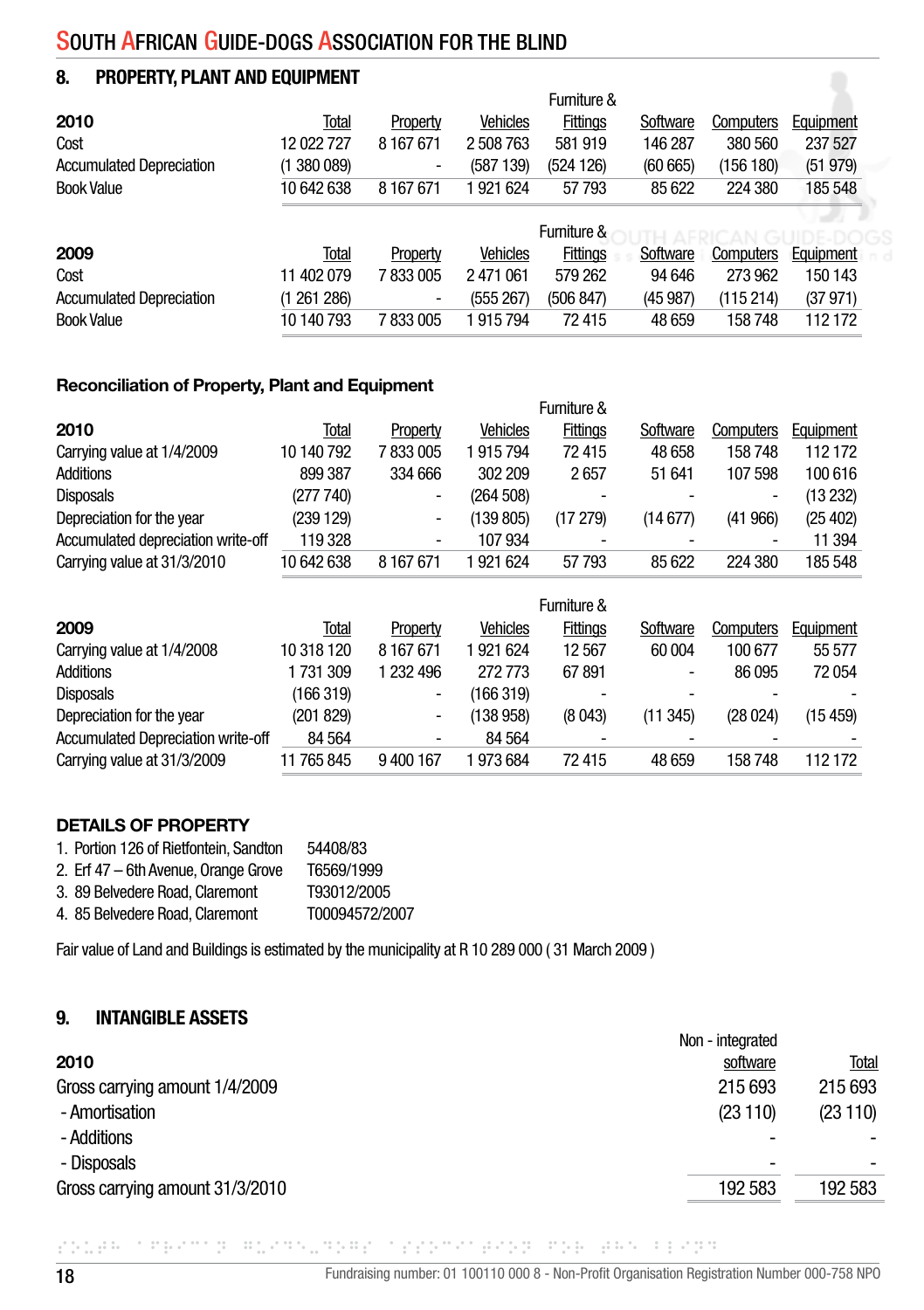|                                            | Non - integrated |              |
|--------------------------------------------|------------------|--------------|
| 2009                                       | <b>Software</b>  | <b>Total</b> |
| Gross carrying amount 1/4/2008             | 75 000           | 75 000       |
| - Amortisation                             | (15 407)         | (15 407)     |
| - Additions                                | 156 100          | 156 100      |
| - Disposals                                |                  |              |
| Gross carrying amount 31/3/2009            | 215 693          | 215 693      |
|                                            | for              | the          |
| 10. FINANCIAL ASSETS (AVAILABLE-FOR-SALE)  | 2010             | 2009         |
|                                            | R                | R            |
| <b>BOE Securities Managed Portfolio</b>    | 41 670 940       | 7 250 209    |
| <b>Funds on Call</b>                       | 12 158 562       | 17 660 875   |
|                                            | 53 829 502       | 24 911 084   |
| Opening balance                            | 24 911 084       | 26 482 300   |
| Interest received                          | 2 033 837        | 1895364      |
| Dividends received                         | 245 674          | 327 362      |
| <b>Brokerage fees</b>                      | (229 348)        | (99 214)     |
| Capital (Redeemed)/Introduced              | (8301491)        | (769 837)    |
| <b>Shares Purchased</b>                    | 30 185 138       | 1 147 217    |
| <b>Shares Sold</b>                         | (1696104)        | (1342542)    |
| <b>Transfer Sasfin to BOE Surplus</b>      | 286 329          |              |
| Profit on sale of shares                   | 749 017          | 760 113      |
| Adjust to fair value - prior year reversal | (1985663)        | (5475342)    |
| Adjust to fair value - current year        | 7631029          | 1985663      |
|                                            | 53 829 502       | 24 911 084   |
| <b>TRADE AND OTHER RECEIVABLES</b><br>11.  | 2010             | 2009         |
|                                            | R                | R            |
| SARS-VAT                                   | 73899            | 77912        |
| Accrued income                             |                  |              |
| Prepayments                                | 226 174          | 285 097      |
| Sundry debtors<br>Staff Ioans              | 506 004          | 192 351      |
| <b>Deposits</b>                            | 14 3 33          | 14 2 33      |
|                                            | 820410           | 569 593      |
|                                            |                  |              |
| Maturity profile                           |                  |              |
| Within one year                            | 738 006          | 555 360      |
| More than two years                        | 82 404           | 14 2 33      |
|                                            | 820410           | 569 593      |
| Fair value of trade and other receivables  |                  |              |

The carrying value approximates the fair value because of the short period to maturity of these instruments. **Collateral** 

The company holds no collateral over trade and other receivables.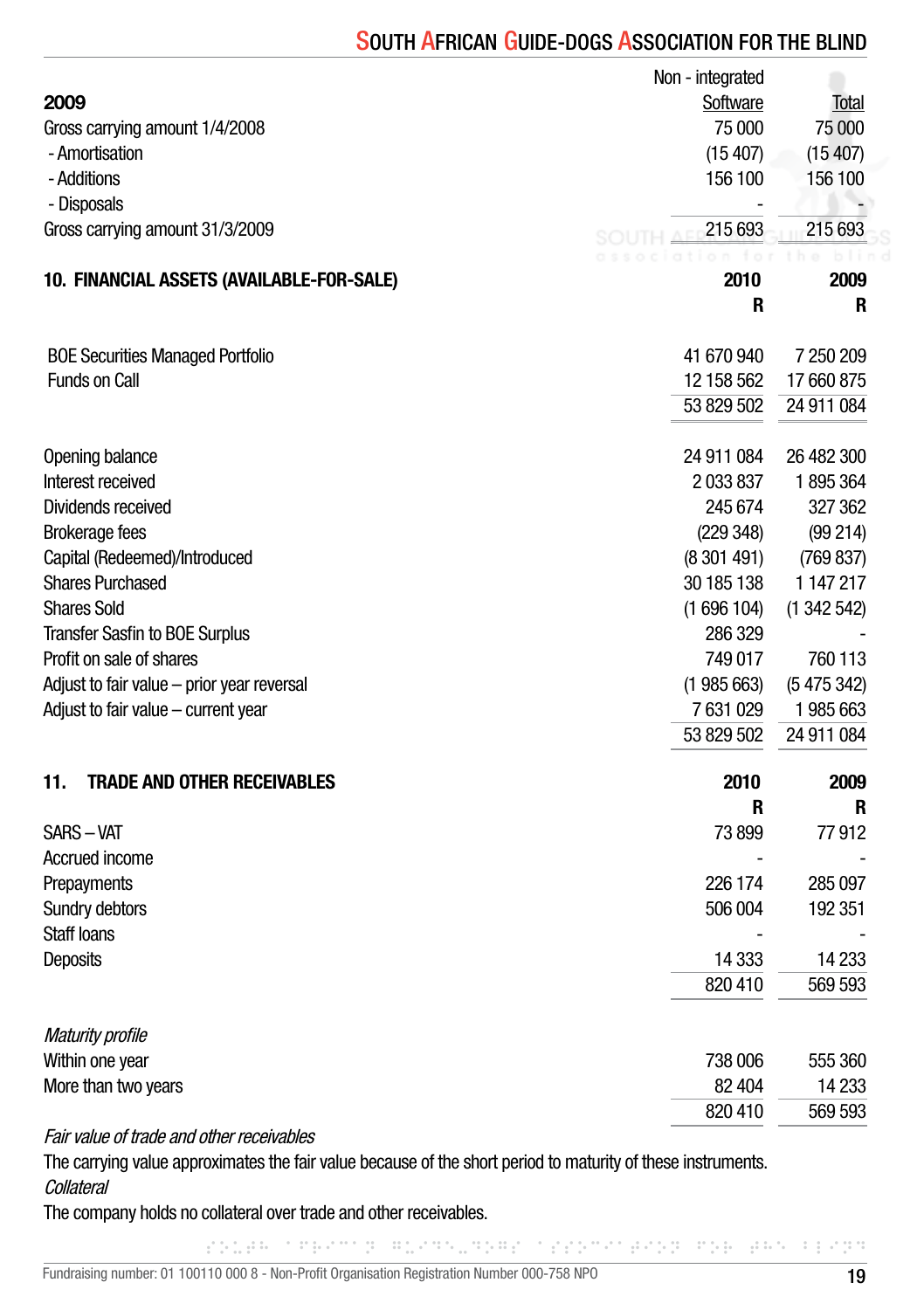#### 12. TRADE AND OTHER PAYABLES

|                         | 2010            | 2009      |
|-------------------------|-----------------|-----------|
|                         | R               | R         |
| Deposits                |                 |           |
| Trade payables          | 605 001         | 913 287   |
| Other payables          | 168 191         | 209 701   |
|                         | 773 192<br>SOL  | 1122988   |
|                         | association for | in        |
| <b>Maturity profile</b> |                 |           |
| Within one year         | 773 192         | 1 122 988 |
| One to two years        |                 |           |
|                         | 773 192         | 1122988   |

#### Fair value of trade & other payables

The carrying value approximates the fair value because of the short period to settlement of these obligations.

#### Leave pay provision

The leave pay provision which is included in Other payables was based on 15% of the total obligation of R 315 217 for the 2010 year.

#### 13. NOTES TO CASH FLOW STATEMENT

#### 13.1 Reconciliation of net surplus before taxation to cash generated by operations:

|                                                  | 2010        | 2009        |
|--------------------------------------------------|-------------|-------------|
|                                                  | R           | R           |
| Net surplus for the year                         | 128 043     | 529 471     |
| Adjustments for:                                 |             |             |
| Amortisation                                     | 23 110      | 15407       |
| Depreciation                                     | 239 129     | 201 829     |
| Loss on sale of fixed assets                     | 37912       | 1755        |
| Income from investments                          | (2375623)   | (2 222 725) |
| Operating Surplus before working capital changes | (1947429)   | (1474263)   |
| <b>Changes in Working Capital</b>                |             |             |
| (Increase)/Decrease in Inventory                 | (85771)     |             |
| (Increase)/Decrease in Accounts Receivable       | (465 733)   | (210013)    |
| Increase/(Decrease) in Accounts Payable          | (349796)    | 412 407     |
| Cash Generated by operations                     | (2 848 729) | (1 271 869) |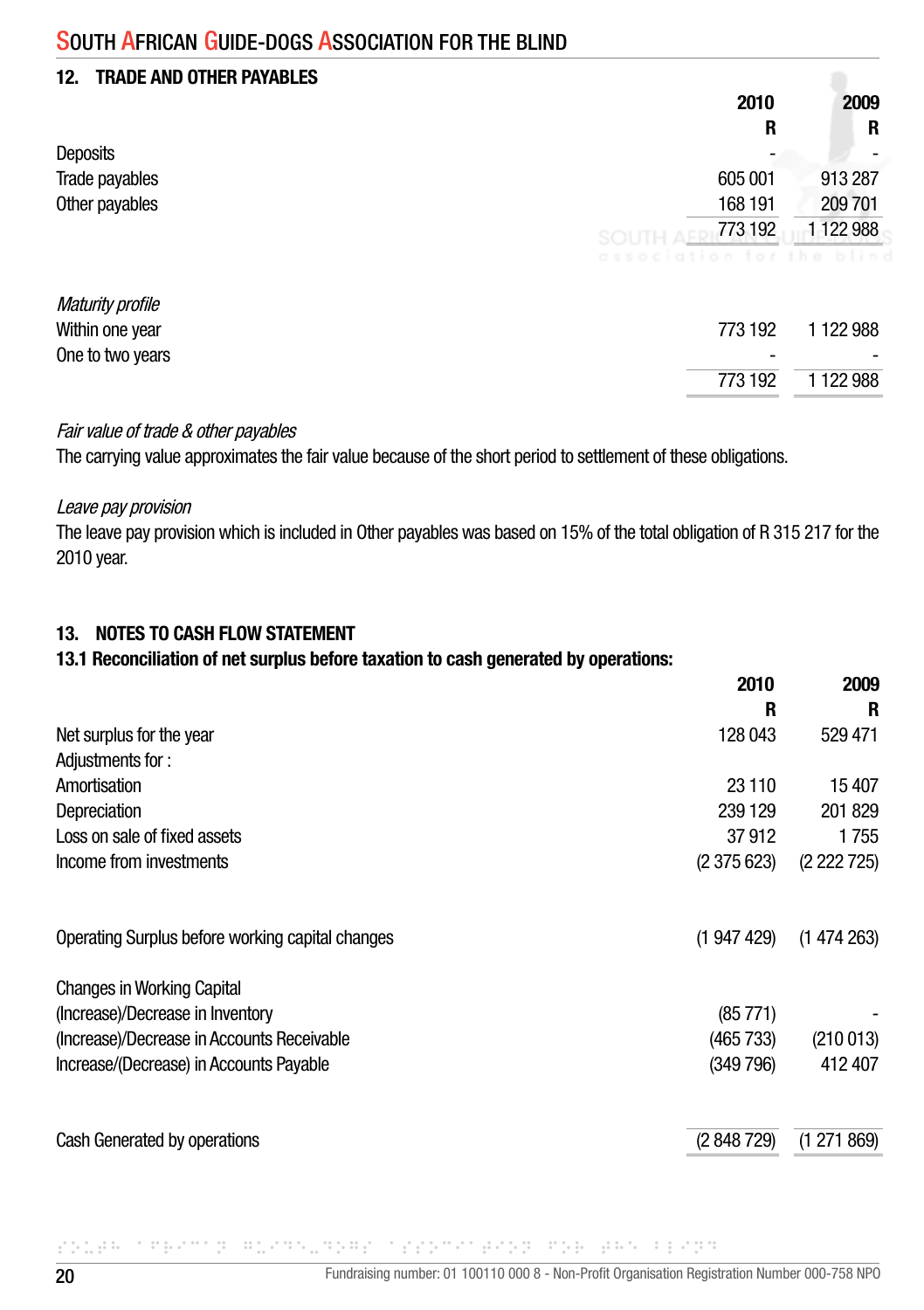#### 14. FINANCIAL RISK MANAGEMENT AND FINANCIAL INSTRUMENTS

#### **Introduction**

The Association is exposed to liquidity, credit and commodity price risk arising from its financial instruments. The Director and Management have the overall responsibility for the establishment and oversight of the Association's risk management framework. The Director and Management established comprehensive risk management processes which would provide assurance that significant business risks are systematically identified, assessed and reduced to acceptable levels. The Director and Management meet regularly to review and , if appropriate, approve the implementation of optimal strategies for the effective management of financial risks.

#### Risk profile

Risk management and measurement relating to each of these risks are discussed under the headings below.

#### 14.1 Liquidity Risk

Liquidity risk is the risk that an entity will be unable to meet its obligations as they become due. The Association manages liquidity risk by effectively managing its working capital, capital expenditure and cash flows. The Association finances its operations through adequate banking facilities and reserve capital deposits held with reputable banking institutions. There are no severe restrictions on these banking facilities and capital deposits. The Association has sufficient undrawn deposits which could be utilised to settle obligations.

|                                | Note | <b>Total Cash Flows</b> | Within one year | One to two years             | More than two years |
|--------------------------------|------|-------------------------|-----------------|------------------------------|---------------------|
| 2010                           |      | R                       | R               | R                            | R                   |
| <b>Financial Assets</b>        |      |                         |                 |                              |                     |
| <b>Loans and Receivables</b>   |      | 1 561 068               | 1478664         |                              | 82 404              |
| SARS-VAT                       | 11   | 73899                   | 73899           | $\qquad \qquad \blacksquare$ |                     |
| Prepayments                    | 11   | 226 174                 | 226 174         |                              |                     |
| Other debtors                  | 11   | 506 004                 | 437933          |                              | 68 071              |
| Deposits                       | 11   | 14 3 33                 |                 |                              | 14 333              |
| Cash at Bank                   |      | 740 658                 | 740 658         |                              |                     |
| Investments available-for-sale | 10   | 53 829 502              | 53 829 502      |                              |                     |
| <b>Total</b>                   |      | 55 390 570              | 55 308 166      |                              | 82 404              |
| <b>Financial Liabilities</b>   |      |                         |                 |                              |                     |
| Non-derivative instruments     |      | 773 192                 | 773 192         |                              |                     |
| Trade payables                 | 12   | 605 001                 | 605 001         |                              |                     |
| Other payables                 | 12   | 168 191                 | 168 191         |                              |                     |
| <b>Total</b>                   |      | 773 192                 | 773 192         | $\qquad \qquad \blacksquare$ |                     |
|                                |      |                         |                 |                              |                     |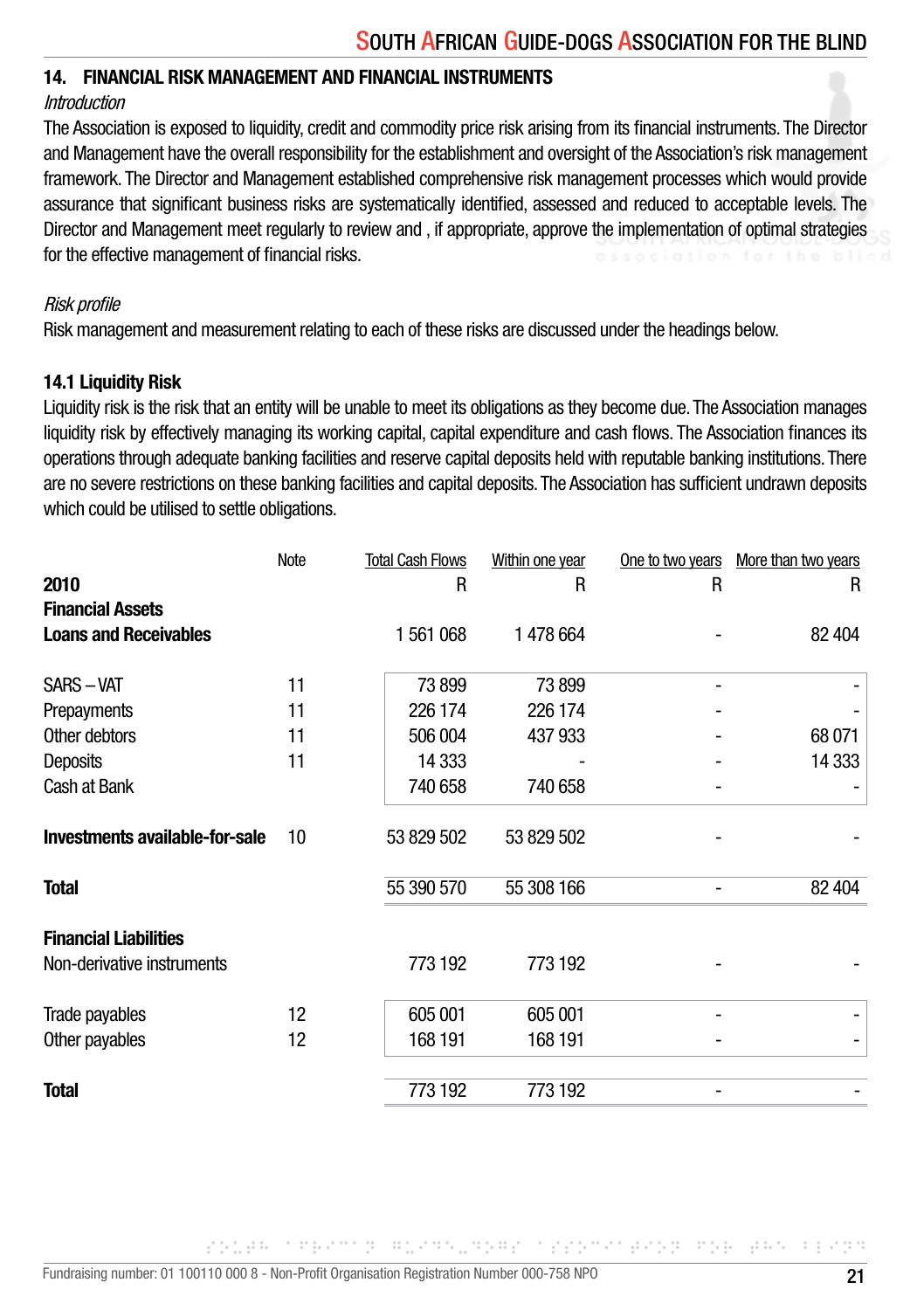|                                   | <b>Note</b> | <b>Total Cash Flows</b> | Within one year | One to two years | More than two years |
|-----------------------------------|-------------|-------------------------|-----------------|------------------|---------------------|
| 2009                              |             | R                       | R               | R                | R                   |
| <b>Financial Assets</b>           |             |                         |                 |                  |                     |
| <b>Loans and Receivables</b>      |             | 1 624 546               | 1610313         |                  | 14 233              |
| <b>SARS - VAT</b>                 | 11          | 77912                   | 77912           |                  |                     |
| Prepayments                       | 11          | 285 097                 | 285 097         |                  |                     |
| Other debtors                     | 11          | 192 351                 | 192 351         |                  |                     |
| Deposits                          | 11          | 14 233                  |                 |                  | 14 2 33             |
| Cash at Bank                      |             | 1 0 54 9 53             | 1 0 54 9 53     |                  |                     |
| Investments available-for-sale    | 10          | 24 911 085              | 7 250 211       |                  | 17 660 874          |
| <b>Total</b>                      |             | 26 535 631              | 8 8 6 5 5 2 4   |                  | 17 675 107          |
| <b>Financial Liabilities</b>      |             |                         |                 |                  |                     |
| <b>Non-derivative instruments</b> |             | 1 122 988               | 1 122 988       |                  |                     |
| Trade payables                    | 12          | 1 114 243               | 1 1 1 4 2 4 3   |                  | -                   |
| Other payables                    | 12          | 8745                    | 8745            |                  |                     |
| <b>Total</b>                      |             | 1 122 988               | 1 122 988       | -                |                     |

#### 14.2 Credit Risk

Credit risk, or the risk of financial loss due to counterparties not meeting their contractual obligations, is managed by monitoring procedures. Trade and other receivables consist mainly of prepayments. The Association does not have customers who might owe monies. Credit Risk exposure in respect of trade receivables is further analysed in note 11. The carrying value of the investments available-for-sale, loans and receivables and derivative financial instrument financial assets represent the maximum credit risk exposure.

#### 14.3 Investment Return Risk

Exposure to risk on financial assets, investments available-for-sale and liabilities is monitored on a continuous and proactive basis. At the reporting date, the interest rate profile of the company's interest bearing financial instruments were:

|                                                    | 2010                    | 2009       |
|----------------------------------------------------|-------------------------|------------|
| <b>Fixed Rate Instruments (average)</b>            | 7.7%                    | 10.7%      |
| At the reporting date, the Association was exposed |                         |            |
| to market influences on listed equities valued at  | R <sub>12</sub> 158 562 | R7 250 211 |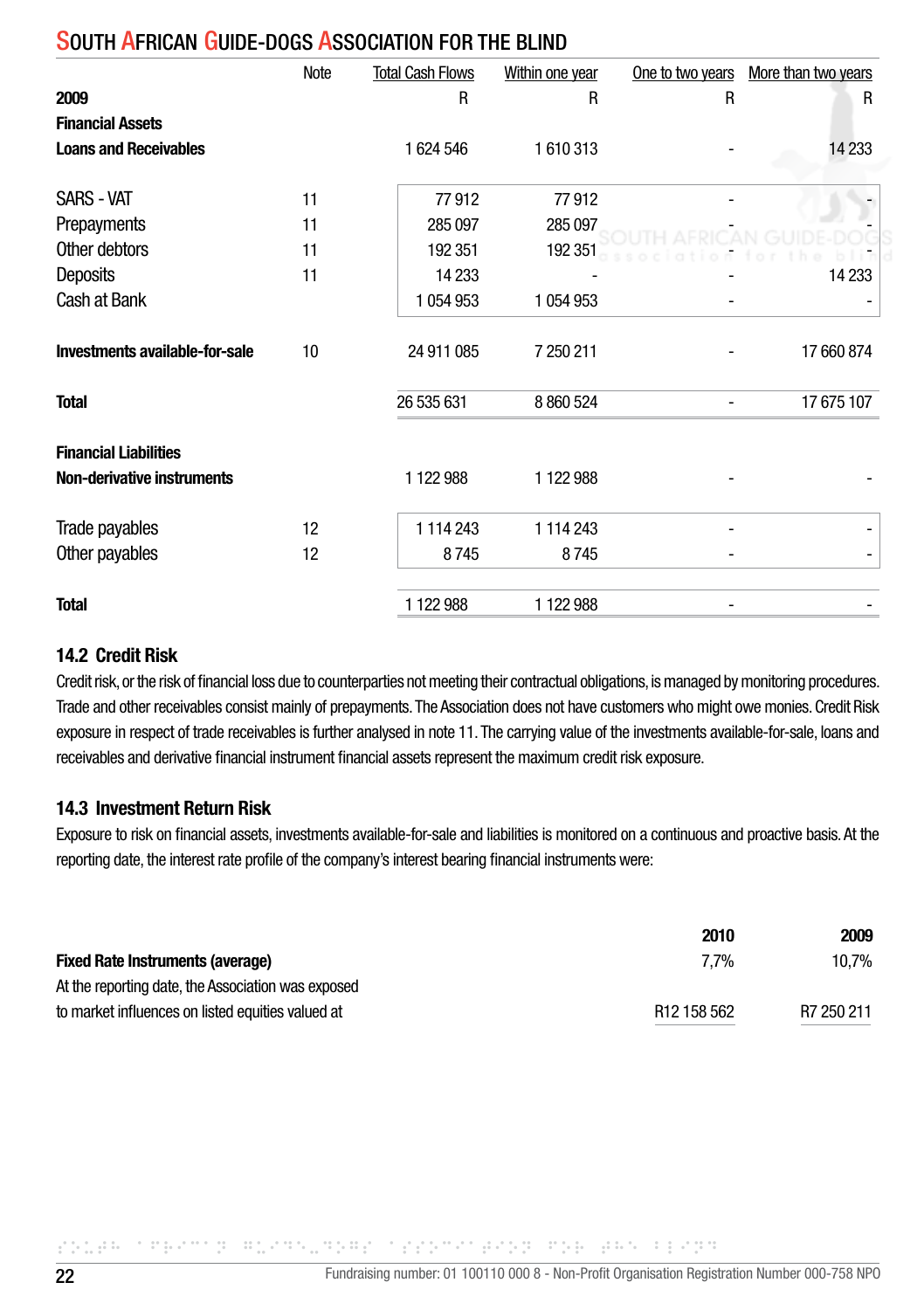#### Independent Auditor's Report To the members of the South African Guide-Dogs Association for the Blind Trust

#### Report on the Financial Statements

We have audited the financial statements of the South African Guide-Dogs Association for the Blind Trust which comprise the Balance Sheet as at 31 March 2010, the Income Statement, the Statement of Changes in Equity for the year then ended, a summary of significant accounting policies and other explanatory notes as set out on pages 23 to 26.

#### Trustee's Responsibility for the Financial Statements

The Trustees are responsible for the preparation and fair presentation of these financial statements in accordance with the requirements of the South African Guide-Dogs Association for the Blind Trust. This responsibility includes: designing, implementing and maintaining internal control relevant to the preparation and fair presentation of financial statements that are free from material misstatement, whether due to fraud or error; selecting and applying appropriate accounting policies; and making accounting estimates that are reasonable in the circumstances.

#### Auditor's Responsibility

Our responsibility is to express an opinion on these financial statements based on our audit. We conducted our audit in accordance with International Standards on Auditing. Those standards require that we comply with ethical requirements and plan and perform the audit to obtain reasonable assurance whether the financial statements are free from material misstatement.

An audit involves performing procedures to obtain audit evidence about the amounts and disclosures in the financial statements. The procedures selected depend on the auditor's judgement, including the assessment of the risks of material misstatement of the financial statements, whether due to fraud or error. In making those risk assessments, the auditor considers internal control relevant to the entity's preparation and fair presentation of the financial statements in order to design audit procedures that are appropriate in the circumstances, but not for the purpose of expressing an opinion on the effectiveness of the entity's internal control. An audit also includes evaluating the appropriateness of accounting policies used and the reasonableness of accounting estimates made by management, as well as evaluating the overall presentation of the financial statements.

We believe that the audit evidence we have obtained is sufficient and appropriate to provide a basis for our audit opinion.

#### **Opinion**

The Trust, in common with other charitable organisations, receives certain income from public donations and functions, the recognition of which, due to its nature, is not susceptible to verification by generally accepted auditing procedures. Therefore, our examination relating to such income was limited to the amount thereof recorded in the financial records. In our opinion, except for the effects of such adjustments, if any, regarding to matters referred to in the preceding paragraph, the financial statements fairly present, in all material respects, the financial position of the Trust at 31 March 2010 and the results of its operations for the year then ended in accordance with the requirements of the South African Guide-Dogs Association for the Blind Trust.

SOUTH AFRICAN GUIDE-DOGS ASSOCIATION FOR THE BLIND

Jarian esgatement accountants & auchtors

AXIOM REGISTERED ACCOUNTANTS & AUDITORS REGISTERED AUDITOR - DENICE NOELLE CARR (644110) 28/07/2010 **DATE** 

Fundraising number: 01 100110 000 8 - Non-Profit Organisation Registration Number 000-758 NPO 23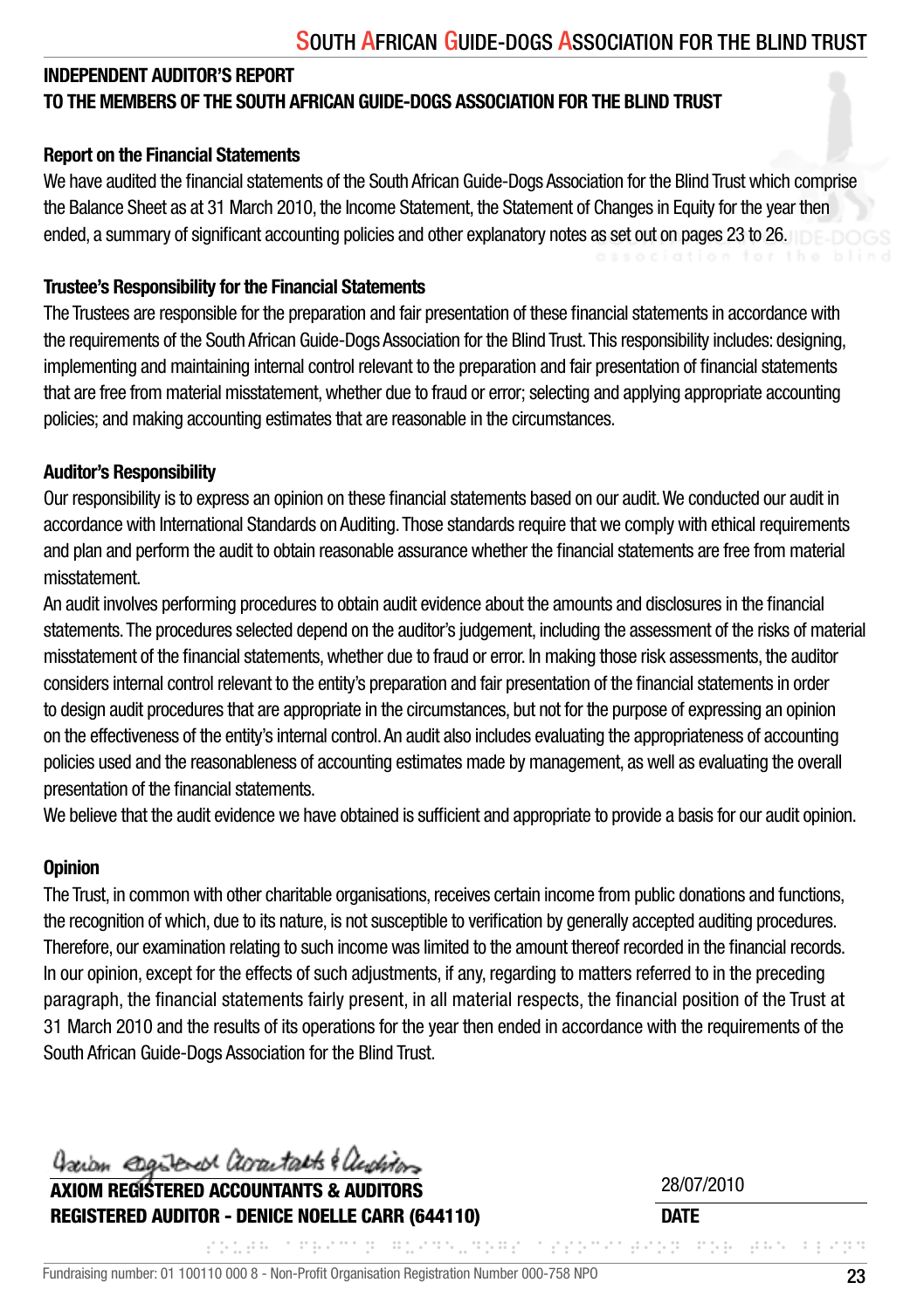| <b>INCOME STATEMENT FOR THE YEAR ENDED 31 MARCH 2010</b> |                            |         |
|----------------------------------------------------------|----------------------------|---------|
|                                                          | 2010                       | 2009    |
|                                                          | R                          | R       |
| <b>Donations Received</b>                                | 203 100                    | 226 280 |
| <b>Bank Charges</b>                                      | (28)                       |         |
| Income For The Year                                      | <b>0</b> ssociatio 203 072 | 226 280 |

#### STATEMENT OF CHANGES IN EQUITY FOR THE YEAR ENDED 31 MARCH 2010

|                                                                 | 2010<br><b>Retained</b><br><b>Income</b> | 2009<br><b>Retained</b><br><b>Income</b> |
|-----------------------------------------------------------------|------------------------------------------|------------------------------------------|
| Balance at 31 March 2008                                        | 51 394                                   | 9544                                     |
| Income for The Year                                             | 226 280                                  | 331 850                                  |
|                                                                 | 277 674                                  | 341 394                                  |
| Funds Distributed To SA Guide-Dogs Association<br>For The Blind | (250000)                                 | (290000)                                 |
| Balance at 31 March 2009                                        | 27 674                                   | 51 394                                   |
| Income for The Year                                             | 203 072                                  | 226 280                                  |
|                                                                 | 230 746                                  | 277674                                   |
| Funds Distributed To SA Guide-Dogs Association<br>For The Blind | (180000)                                 | (250000)                                 |
| Balance at 31 March 2010                                        | 50746                                    | 27674                                    |
|                                                                 |                                          |                                          |

TRUSTEE - Thomas David Parker DATE CONSERVERS AND THE SERVER OF THE SAME DATE OF THE SERVER OF THE SAME DATE

TRUSTEE - Malcom Rumney Driver **DATE DATE** 

SOUTH AFRICAN GUIDE-DOGS ASSOCIATION FOR THE BLIND

24 Fundraising number: 01 100110 000 8 - Non-Profit Organisation Registration Number 000-758 NPO

28/07/2010

28/07/2010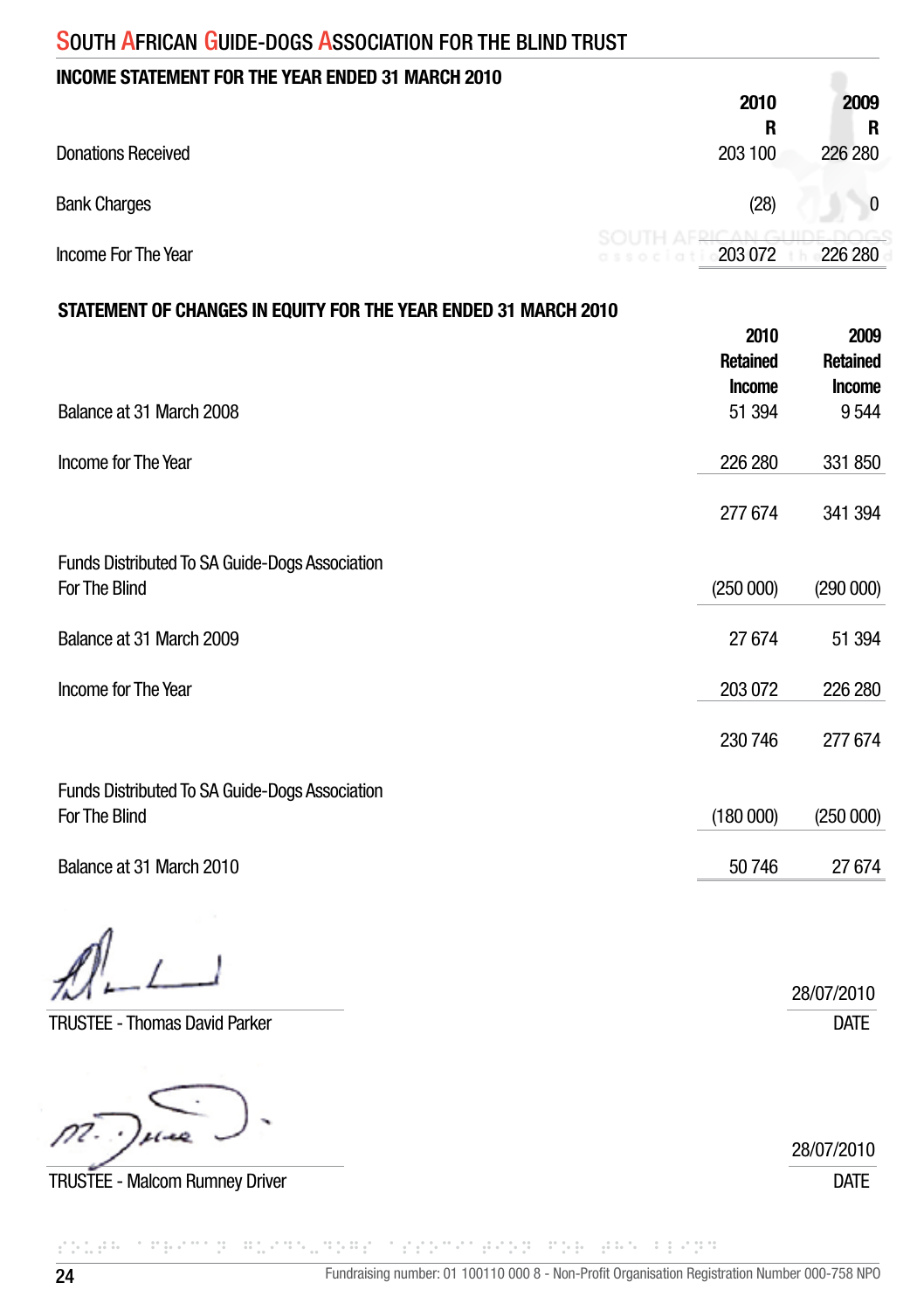| <b>BALANCE SHEET AS AT 31 MARCH 2010</b> |       |                           |
|------------------------------------------|-------|---------------------------|
|                                          | 2010  | 2009                      |
|                                          | R     | R                         |
| <b>Trust Capital Account</b>             | 50746 | 27 674                    |
|                                          |       |                           |
| <b>Employment Of Capital</b>             | SC    |                           |
|                                          |       |                           |
| <b>Bank Balance</b>                      | 50746 | 27 674                    |
| <b>TRUSTEE - Thomas David Parker</b>     |       | 28/07/2010<br><b>DATE</b> |
|                                          |       | 28/07/2010                |

TRUSTEE - Malcom Rumney Driver **DATE**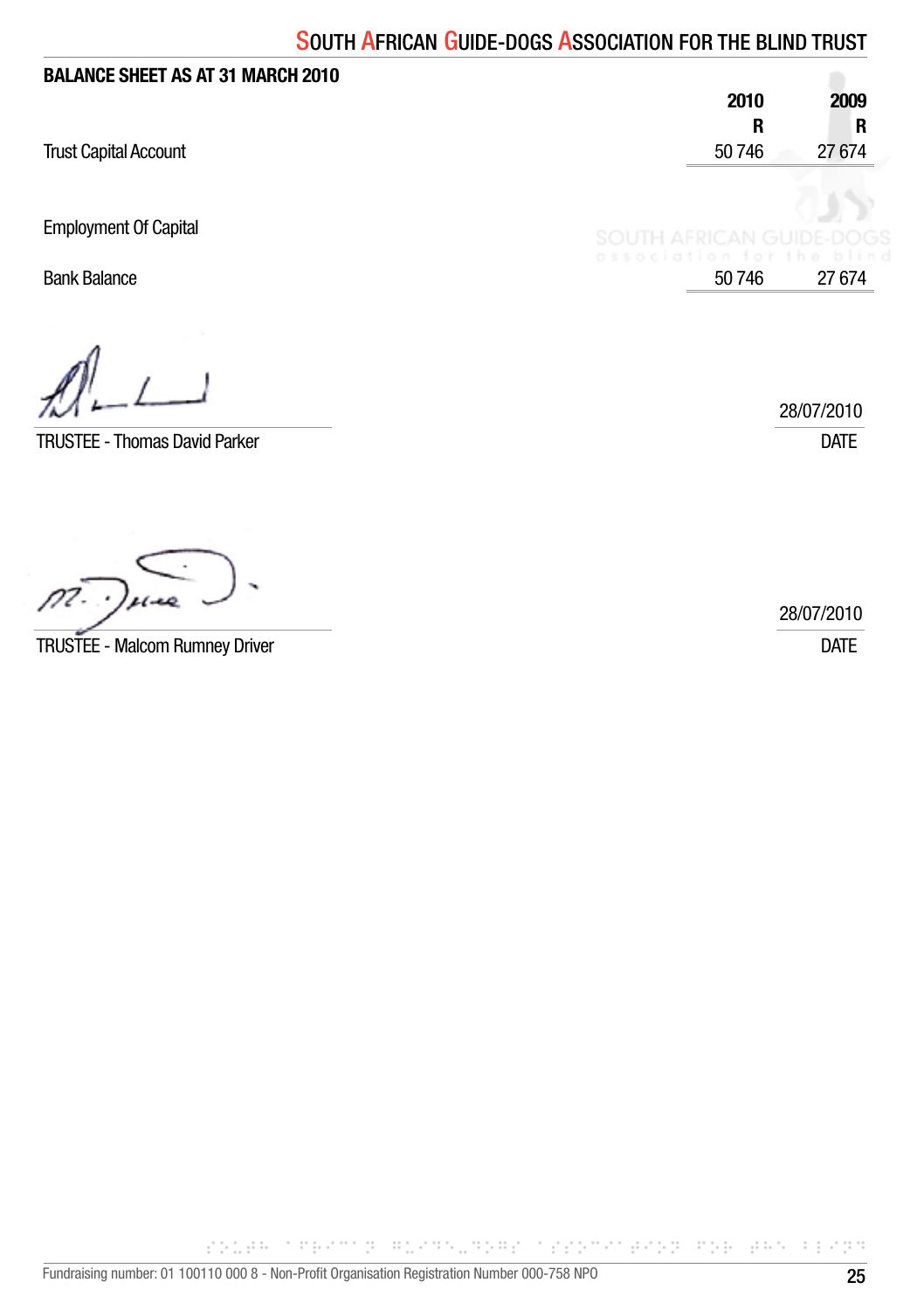#### NOTES TO THE FINANCIAL STATEMENTS - 31 MARCH 2010

#### 1. ACCOUNTING POLICIES

 The annual financial statements are prepared on the historical cost basis and incorporate the following principal accounting policies :

#### 1.1 Revenue

**Donations** Revenue from donations is recognised when cash is received.

#### 1.2 Financial Instruments

Financial instruments recognised on the Balance Sheet comprises cash held at bank.

#### 2. TAXATION

The Trust is an approved public benefit organisation and is exempt from normal tax .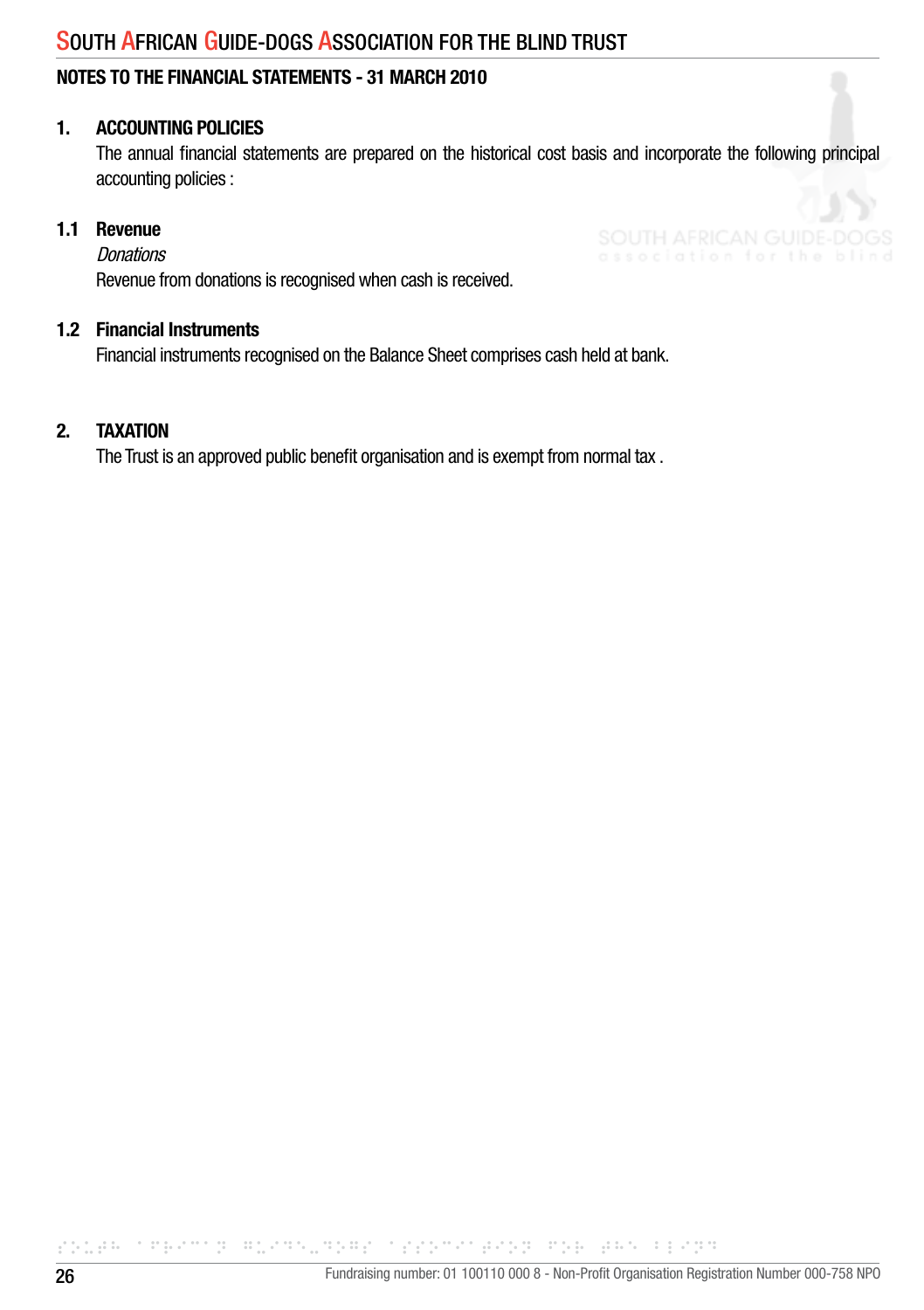| SOUTH AFRICAN GUIDE-DOGS ASSOCIATION FOR THE BLIND TRUST |                      |  |
|----------------------------------------------------------|----------------------|--|
| <b>NOTES</b>                                             |                      |  |
|                                                          |                      |  |
|                                                          |                      |  |
|                                                          |                      |  |
|                                                          | <b>SOUTH AFRICAN</b> |  |
|                                                          |                      |  |
|                                                          |                      |  |
|                                                          |                      |  |
|                                                          |                      |  |
|                                                          |                      |  |
|                                                          |                      |  |
|                                                          |                      |  |
|                                                          |                      |  |
|                                                          |                      |  |
|                                                          |                      |  |
|                                                          |                      |  |
|                                                          |                      |  |
|                                                          |                      |  |
|                                                          |                      |  |
|                                                          |                      |  |
|                                                          |                      |  |
|                                                          |                      |  |
|                                                          |                      |  |
|                                                          |                      |  |
|                                                          |                      |  |
|                                                          |                      |  |
|                                                          |                      |  |
|                                                          |                      |  |
|                                                          |                      |  |
|                                                          |                      |  |
|                                                          |                      |  |
|                                                          |                      |  |